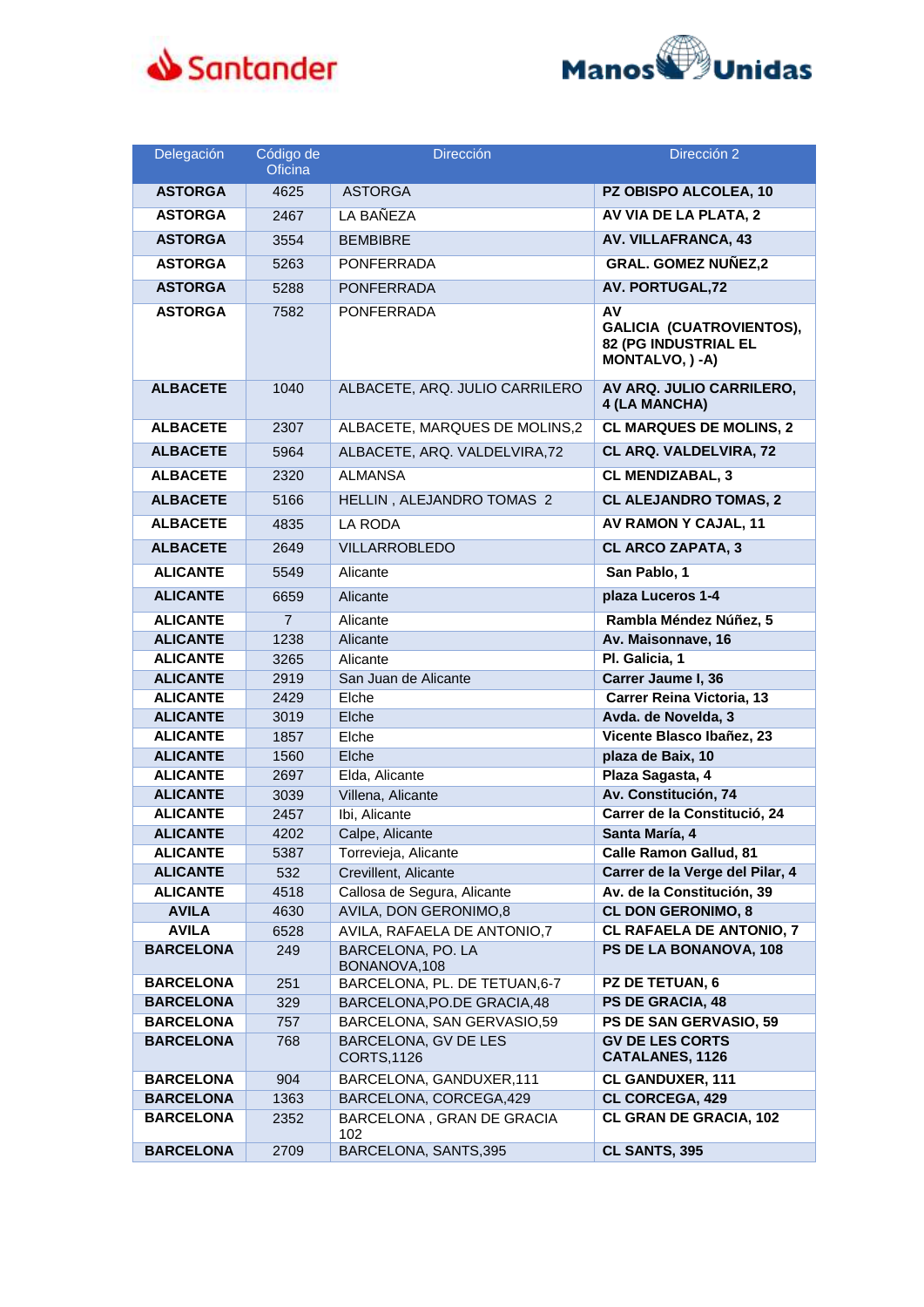



| <b>BARCELONA</b> | 2809 | BARCELONA, TRAV. DE GRACIA, 393                                      | CL TRAVESSERA DE GRACIA,<br>393         |
|------------------|------|----------------------------------------------------------------------|-----------------------------------------|
| <b>BARCELONA</b> | 2961 | BARCELONA, PO. MARAGALL, 59-61                                       | <b>PS DE MARAGALL, 59</b>               |
| <b>BARCELONA</b> | 3073 | BARCELONA, AV. MERIDIANA, 287                                        | AV MERIDIANA, 287                       |
| <b>BARCELONA</b> | 3165 | BARCELONA, ARAGON, 639-641                                           | CL ARAGON, 639                          |
| <b>BARCELONA</b> | 3166 | BARCELONA, CALVET, 81-83                                             | CL CALVET, 81                           |
| <b>BARCELONA</b> | 4359 | BARCELONA, AV. DIAGONAL, 137                                         | CL AV. DIAGONAL, 137                    |
| <b>BARCELONA</b> | 4700 | BARCELONA, PO. DE GRACIA, 5                                          | PS DE GRACIA, 5                         |
| <b>BARCELONA</b> | 4704 | BARCELONA, RBLA. CATALUÑA, 114                                       | <b>RB DE CATALUÑA, 114</b>              |
| <b>BARCELONA</b> | 4709 | BARCELONA, BALMES,291                                                | CL BALMES, 291                          |
| <b>BARCELONA</b> | 4719 | BARCELONA, URGEL, 257                                                | CL URGEL, 257                           |
| <b>BARCELONA</b> | 4726 | BARCELONA, PL. DE LESSEPS, 4-5                                       | PZ DE LESSEPS, 4                        |
| <b>BARCELONA</b> | 4730 | BARCELONA, PI I MARGALL, 54-56                                       | CL PI I MARGALL, 54                     |
| <b>BARCELONA</b> | 4748 | BARCELONA, NUMANCIA, 137                                             | <b>CL NUMANCIA, 137</b>                 |
| <b>BARCELONA</b> | 4248 | <b>L'HOSPITALET DE</b><br>LLOBREGAT, ENRIC PRAT DE LA<br><b>RIBA</b> | <b>CL ENRIC PRAT DE LA RIBA,</b><br>179 |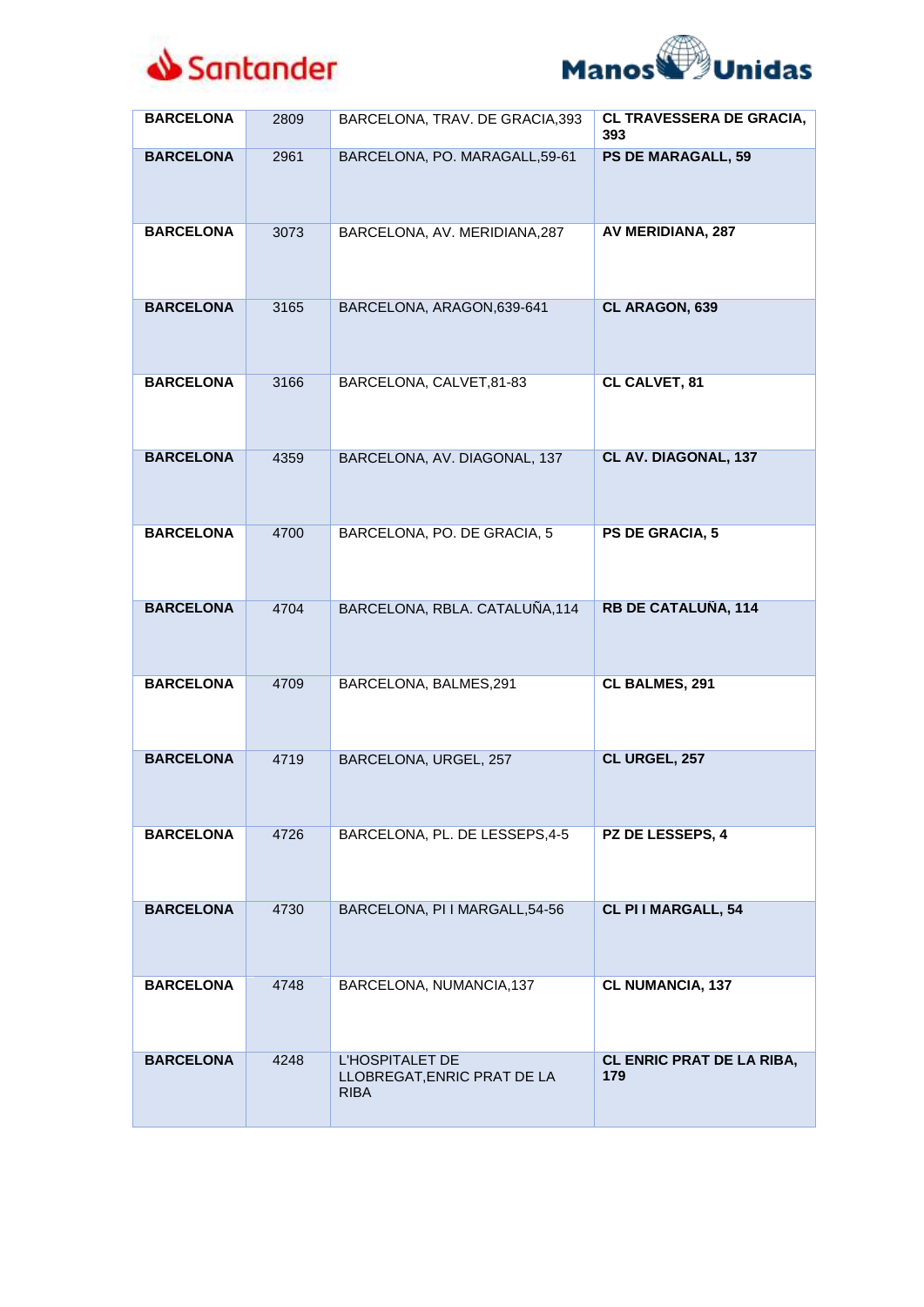



| <b>BILBAO</b>  | 18   | BILBAO, G V. LOPEZ DE HARO, 4 | <b>GV DON DIEGO LOPEZ DE</b><br>HARO, 4         |
|----------------|------|-------------------------------|-------------------------------------------------|
| <b>BILBAO</b>  | 735  | BILBAO, G V. LOPEZ DE HARO,81 | <b>GV DON DIEGO LOPEZ DE</b><br><b>HARO, 81</b> |
| <b>BILBAO</b>  | 4800 | BILBAO, PZ. JADO,1            | PZ DE JADO, 1                                   |
| <b>BILBAO</b>  | 5024 | LAS ARENAS (GETXO), MAYOR, 8  | <b>CL MAYOR, 8</b>                              |
| <b>BILBAO</b>  | 5560 | ALGORTA-GETXO                 | <b>CL TELLECHE, 2 B</b>                         |
| <b>BURGOS</b>  | 4126 | <b>BURGOS</b>                 | <b>CL VITORIA, 29</b>                           |
| <b>BURGOS</b>  | 4451 | <b>BURGOS</b>                 | <b>CL CONDESA DE MENCIA,</b><br>118             |
| <b>BURGOS</b>  | 4850 | <b>BURGOS</b>                 | PS ESPOLON, 12                                  |
| <b>BURGOS</b>  | 143  | <b>BURGOS</b>                 | <b>CL ALMIRANTE BONIFAZ, 15</b>                 |
| <b>BURGOS</b>  | 7477 | <b>BURGOS</b>                 | AV DEL CID, 6                                   |
| <b>BURGOS</b>  | 7543 | <b>BURGOS</b>                 | CL VITORIA, S/N (ESQ JUAN<br>R. JIMENEZ)        |
| <b>CACERES</b> | 5056 | <b>ALCUESCAR</b>              | CL REAL, 44                                     |
| <b>CACERES</b> | 217  | ARROYO DE LA LUZ              | PZ DE LA CONSTITUCION, 8                        |
| <b>CACERES</b> | 4865 | CACERES, AV. ESPAÑA, 11       | AV ESPAÑA, 11                                   |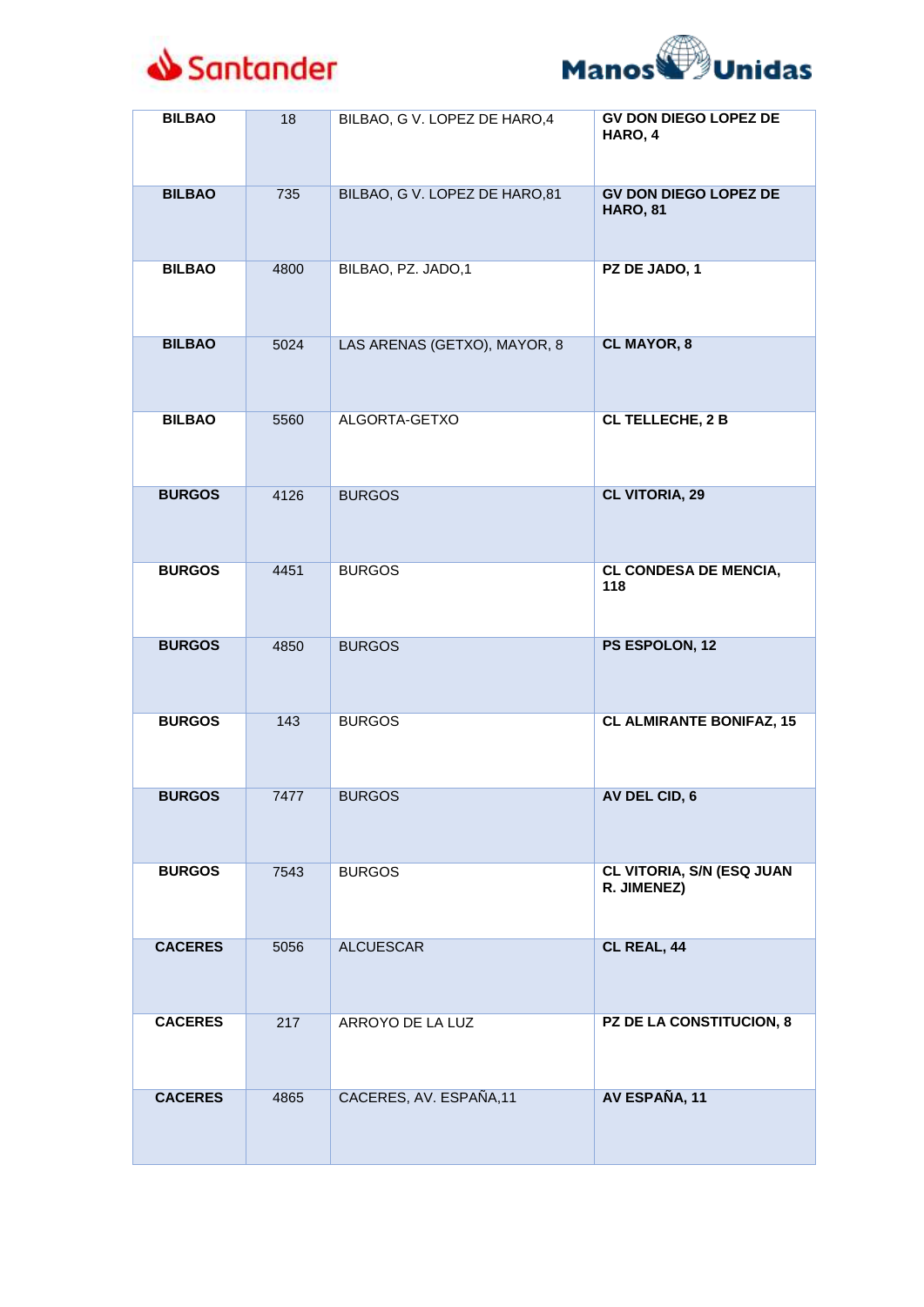



| <b>CACERES</b> | 5057 | CACERES, DE ESPAÑA 27                     | AV DE ESPAÑA, 27                                           |
|----------------|------|-------------------------------------------|------------------------------------------------------------|
| <b>CACERES</b> | 117  | <b>CORIA</b>                              | <b>AV EXTREMADURA, 22</b>                                  |
|                |      |                                           |                                                            |
| <b>CACERES</b> | 2706 | <b>MONTEHERMOSO</b>                       | CL MAYOR, 15                                               |
| <b>CACERES</b> | 344  | <b>MORALEJA</b>                           | AV DE LA CONSTITUCION, 41                                  |
| <b>CACERES</b> | 229  | <b>VALENCIA DE ALCANTARA</b>              | PS DE SAN FRANCISCO, 17 A                                  |
| <b>CADIZ</b>   | 1672 | ALGECIRAS, AV. EUROPA,1                   | <b>AV EUROPA, 1</b><br>(EDIF.MULTICINE)                    |
| <b>CADIZ</b>   | 4604 | ALGECIRAS, RADIO ALGECIRAS, 7             | <b>CL RADIO ALGECIRAS, 7</b>                               |
| <b>CADIZ</b>   | 2347 | <b>BARBATE</b>                            | AV DEL MAR, 68                                             |
| <b>CADIZ</b>   | 3531 | <b>LOS BARRIOS</b>                        | <b>AV III CENTENARIO, 2</b>                                |
| <b>CADIZ</b>   | 536  | CADIZ, AV. ANA DE VIYA,7                  | AV ANA DE VIYA, 7                                          |
| <b>CADIZ</b>   | 1302 | CADIZ, STA. MARIA SOLEDAD, 1-2            | CL SANTA MARIA SOLEDAD,<br>$1 - 2$                         |
| <b>CADIZ</b>   | 2388 | CADIZ, CHURRUCA,4                         | <b>CL CHURRUCA, 4</b>                                      |
| <b>CADIZ</b>   | 4870 | CADIZ, COLUMELA, 13 (DUPLICADO)           | <b>CL COLUMELA, 13</b><br>(DUPLICADO)                      |
| <b>CADIZ</b>   | 4871 | CADIZ, AV. CAYETANO DEL<br><b>TORO,29</b> | <b>AV CAYETANO DEL TORO, 29</b>                            |
| <b>CADIZ</b>   | 410  | CONIL DE LA FRONTERA                      | <b>PZ JOSE MANUEL GARCIA</b><br><b>CAPARROS, 1 (LOCAL)</b> |
| <b>CADIZ</b>   | 793  | CHICLANA, ARROYUELO, 10                   | CL ARROYUELO, 10                                           |
| <b>CADIZ</b>   | 2473 | LA LINEA DE LA CONCEPCION                 | CL REAL, 15                                                |
| <b>CADIZ</b>   | 1213 | PUERTO REAL, DE LA PLAZA 107              | CL DE LA PLAZA, 107                                        |
| <b>CADIZ</b>   | 2569 | SAN FERNANDO, REAL, 48                    | CL REAL, 48                                                |
| <b>CORDOBA</b> | 436  | <b>CORDOBA</b>                            | <b>CL ALGARROBO, 3</b>                                     |
| <b>CORDOBA</b> | 466  | <b>CORDOBA</b>                            | <b>PZ DE ANDALUCIA, 5</b>                                  |
| <b>CORDOBA</b> | 986  | <b>CORDOBA</b>                            | PZ COSTA DEL SOL, S-N                                      |
| <b>CORDOBA</b> | 1243 | <b>CORDOBA</b>                            | <b>AV BARCELONA, 1</b>                                     |
| <b>CORDOBA</b> | 1778 | <b>CORDOBA</b>                            | <b>AV ARROYO DEL MORO, S-N</b>                             |
| <b>CORDOBA</b> | 2420 | <b>CORDOBA</b>                            | <b>AV GRAN CAPITAN, 8</b>                                  |
| <b>CORDOBA</b> | 4532 | <b>CORDOBA</b>                            | <b>AV CARLOS III, 47</b>                                   |
| <b>CORDOBA</b> | 4909 | <b>CORDOBA</b>                            | <b>CL VIRGEN PERPETUO</b><br>SOCORRO, 18                   |
| <b>CORDOBA</b> | 5701 | <b>CORDOBA</b>                            | <b>AV ALMOGAVARES, 54</b>                                  |
| <b>CORDOBA</b> | 4277 | <b>CORDOBA</b>                            | <b>AV GRAN CAPITAN, 20</b>                                 |
| <b>CUENCA</b>  | 4235 | CUENCA, HERMANOS BECERRIL, 22             | <b>CL HERMANOS BECERRIL, 22</b>                            |
| <b>CUENCA</b>  | 4917 | CUENCA, SANCHEZ VERA,5                    | <b>CL SANCHEZ VERA, 5</b>                                  |
| <b>CUENCA</b>  | 393  | MOTA DEL CUERVO                           | <b>CL MAYOR BAJA, 6</b>                                    |
| <b>CUENCA</b>  | 2449 | MOTILLA PALANCAR, ESCUELAS<br>10          | CL ESCUELAS, 10                                            |
| <b>CUENCA</b>  | 4846 | <b>TARANCON</b>                           | <b>CL MIGUEL DE CERVANTES,</b><br>8                        |
| <b>GRANADA</b> | 372  | <b>GRANADA</b>                            | RECOGIDAS,13                                               |
| <b>GRANADA</b> | 164  | <b>GRANADA</b>                            | <b>ACERA DEL CASINO, 5</b>                                 |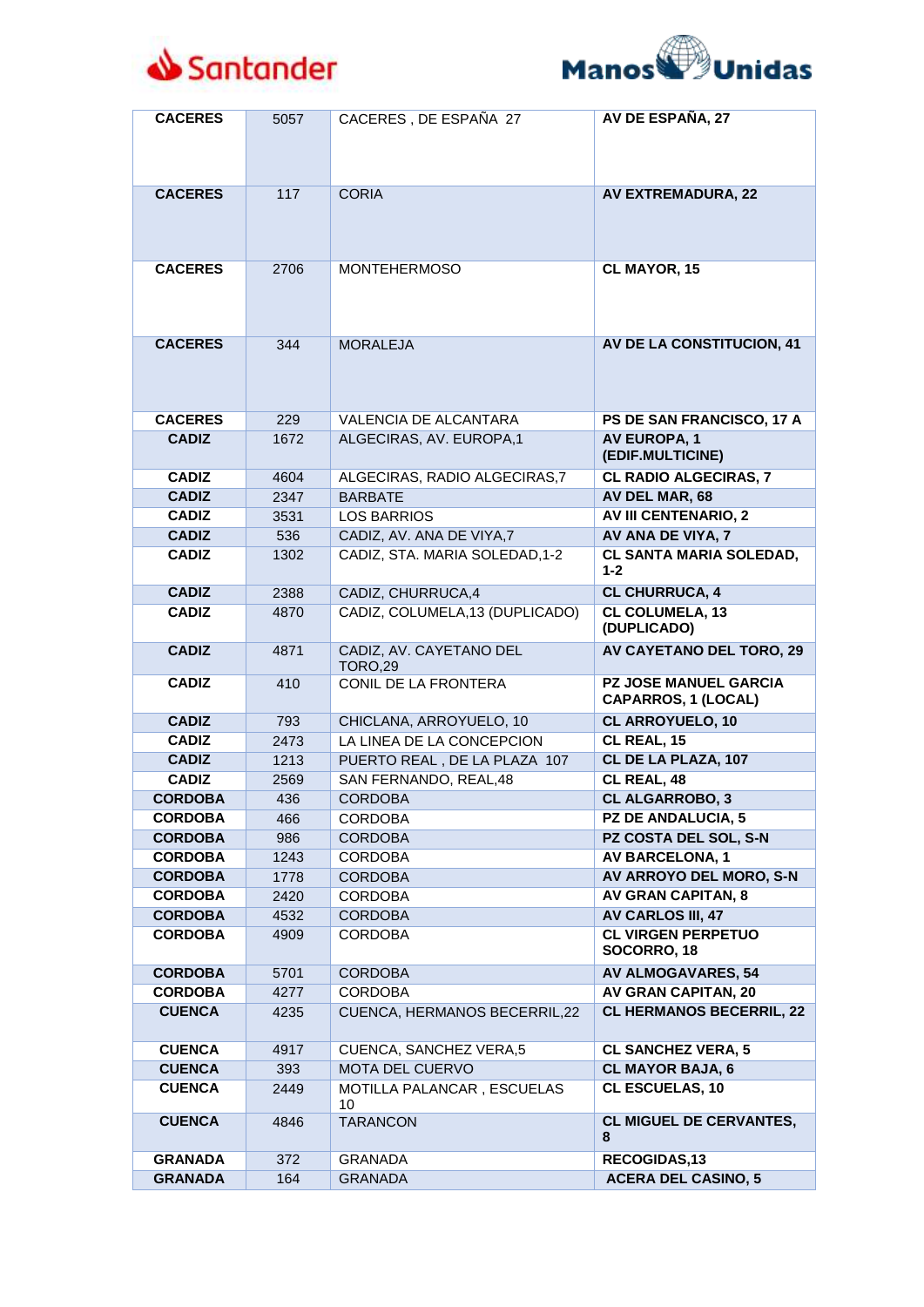



| <b>GRANADA</b>    | $\overline{4}$ | <b>GRANADA</b>                                                        | G V. DE COLON, 3                                   |
|-------------------|----------------|-----------------------------------------------------------------------|----------------------------------------------------|
| <b>GRANADA</b>    | 5738           | <b>GRANADA</b>                                                        | TRAJANO, 1                                         |
| <b>GRANADA</b>    | 1339           | <b>GRANADA</b>                                                        | <b>AV DE LA CONSTITUCION, 32</b>                   |
| <b>GRANADA</b>    | 1066           | <b>GRANADA</b>                                                        | <b>AV. CONSTITUCION, 10</b>                        |
| <b>HUELVA</b>     | 4574           | CORRALES                                                              | <b>AV ALCALDE JOSE</b><br>RODRIGUEZ GONZALEZ, S-N  |
| <b>HUELVA</b>     | 349            | <b>ALMONTE</b>                                                        | CL EL CERRO, 1                                     |
| <b>HUELVA</b>     | 2336           | <b>AYAMONTE</b>                                                       | <b>CL CRISTOBAL COLON, 16</b>                      |
| <b>HUELVA</b>     | 1967           | BOLLULLOS PAR DEL CONDADO                                             | <b>AV DE LA CONSTITUCION, 34</b>                   |
| <b>HUELVA</b>     | 12             | HUELVA, CONCEPCION,27                                                 | <b>CL CONCEPCION, 27</b>                           |
| <b>HUELVA</b>     | 4961           | HUELVA, AV. MUÑOZ VARGAS, 6-8                                         | AV MUÑOZ DE VARGAS, 6                              |
| <b>HUELVA</b>     | 5661           | HUELVA, AV. ALEMANIA, 45                                              | <b>AV ALEMANIA, 45</b>                             |
| <b>HUELVA</b>     | 395            | <b>LEPE</b>                                                           | CL REAL, 16                                        |
| <b>HUELVA</b>     | 7230           | MOGUER, ANDALUCIA, 28                                                 | <b>CL ANDALUCIA, 28</b>                            |
| <b>HUELVA</b>     | 58             | LA PALMA DEL CONDADO                                                  | PZ DE ESPAÑA, 9                                    |
| <b>HUELVA</b>     | 1330           | PALOS DE LA FRONTERA                                                  | <b>CL RABIDA, 71</b>                               |
| <b>HUELVA</b>     | 4439           | PUNTA UMBRIA                                                          | <b>AV ANDALUCIA, 10</b>                            |
| <b>HUESCA</b>     | 2456           | HUESCA, PL.CONCEPCION<br>ARENAL.1                                     | <b>PZ CONCEPCION ARENAL, 1</b>                     |
| <b>IBIZA</b>      | 4577           | EIVISSA, AV. PERE MATUTES<br><b>NOGUE</b>                             | <b>AV PERE MATUTES</b><br><b>NOGUERA, 50</b>       |
| <b>IBIZA</b>      | 4973           | EIVISSA, AV.BARTOMEU DE<br><b>ROSELLO</b>                             | <b>AV BARTOMEU DE</b><br>ROSSELLO, 32              |
| <b>IBIZA</b>      | 5536           | SANT ANTONI DE PORTMANY                                               | <b>PS MARITIM, S-N</b>                             |
| <b>IBIZA</b>      | 5935           | SANTA EULARIA DEL RIO, DE LA<br>ALAMEDA 3                             | PS DE LA ALAMEDA, 3                                |
| <b>JACA</b>       | 2461           | C/MAYOR, Nº1, JACA                                                    | C/MAYOR, Nº1                                       |
| <b>JACA</b>       | 2845           | RABLO, 94<br><b>SABIÑANIGO</b>                                        | <b>SABIÑANIGO</b><br>RABLO, 94                     |
| <b>JEREZ</b>      | 4975           | JEREZ, PL. ARENAL,5                                                   | PZ ARENAL, 5                                       |
| <b>JEREZ</b>      | 4172           | JEREZ FRONTERA, LARGA 44                                              | <b>CL LARGA, 44</b>                                |
| <b>JEREZ</b>      | 7323           | JEREZ DE LA FRONTERA, PZ. DEL<br>CABALLO (ES CMDTE. PAZ<br>VARELA), 0 | <b>PZ DEL CABALLO (ES</b><br>CMDTE. PAZ VARELA),   |
| <b>LAS PALMAS</b> | 1751           | <b>AGUIMES</b>                                                        | AV POLIZON, 123 (PLAYA DE<br><b>ARINAGA)</b>       |
| <b>LAS PALMAS</b> | 5042           | <b>ARUCAS</b>                                                         | <b>CL FRANCISCO GOURIE, 15</b>                     |
| <b>LAS PALMAS</b> | 5059           | <b>BAJADA DE LAS GUAYARMINAS</b>                                      | <b>CL BAJADA DE LAS</b><br><b>GUAYARMINAS, S/N</b> |
| <b>LAS PALMAS</b> | 552            | <b>INGENIO</b>                                                        | <b>CL JULIANO BONNY GOMEZ,</b><br>1                |
| <b>LAS PALMAS</b> | 5872           | PUERTO RICO (MOGAN)                                                   | <b>AV TOMAS ROCA BOSCH, S-</b><br>N (CTRO.CIVICO)  |
| <b>LAS PALMAS</b> | 7122           | MOGAN-ARGUINEGUIN, CR.<br>GENERAL, 7                                  | <b>CR GENERAL, 7</b>                               |
| <b>LAS PALMAS</b> | 40             | LAS PALMAS, MURO, S-N                                                 | <b>CL MURO, S-N</b>                                |
| <b>LAS PALMAS</b> | 152            | LAS PALMAS, FRANCHY Y ROCA, 4                                         | <b>CL JOSE FRANCHY ROCA, 4</b>                     |
| <b>LAS PALMAS</b> | 153            | LAS PALMAS, MAYOR TRIANA, 102                                         | <b>CL MAYOR DE TRIANA, 102</b>                     |
| <b>LAS PALMAS</b> | 471            | LAS PALMAS, PEDRO INFINITO, 15                                        | <b>CL PEDRO INFINITO, 15</b>                       |
| <b>LAS PALMAS</b> | 553            | LAS PALMAS, DOCTOR<br>WAKSMAN,11                                      | <b>CL DOCTOR WAKSMAN, 11</b>                       |
| <b>LAS PALMAS</b> | 639            | LAS PALMAS, AV. MESA Y LOPEZ,21                                       | AV MESA Y LOPEZ, 21                                |
| <b>LAS PALMAS</b> | 1156           | LAS PALMAS, LUIS DORESTE SILVA                                        | <b>CL LUIS DORESTE SILVA, 52</b>                   |
| <b>LAS PALMAS</b> | 1306           | LAS PALMAS, AV. ESCALERITAS, 68                                       | <b>AV ESCALERITAS, 68</b>                          |
| <b>LAS PALMAS</b> | 3724           | LAS PALMAS, CALLAO,2                                                  | <b>CL CALLAO, 2</b>                                |
| <b>LAS PALMAS</b> | 4132           | LAS PALMAS, PINTOR FELO<br><b>MONZON</b>                              | <b>CL PINTOR FELO MONZON,</b><br>(PORTAL 2)        |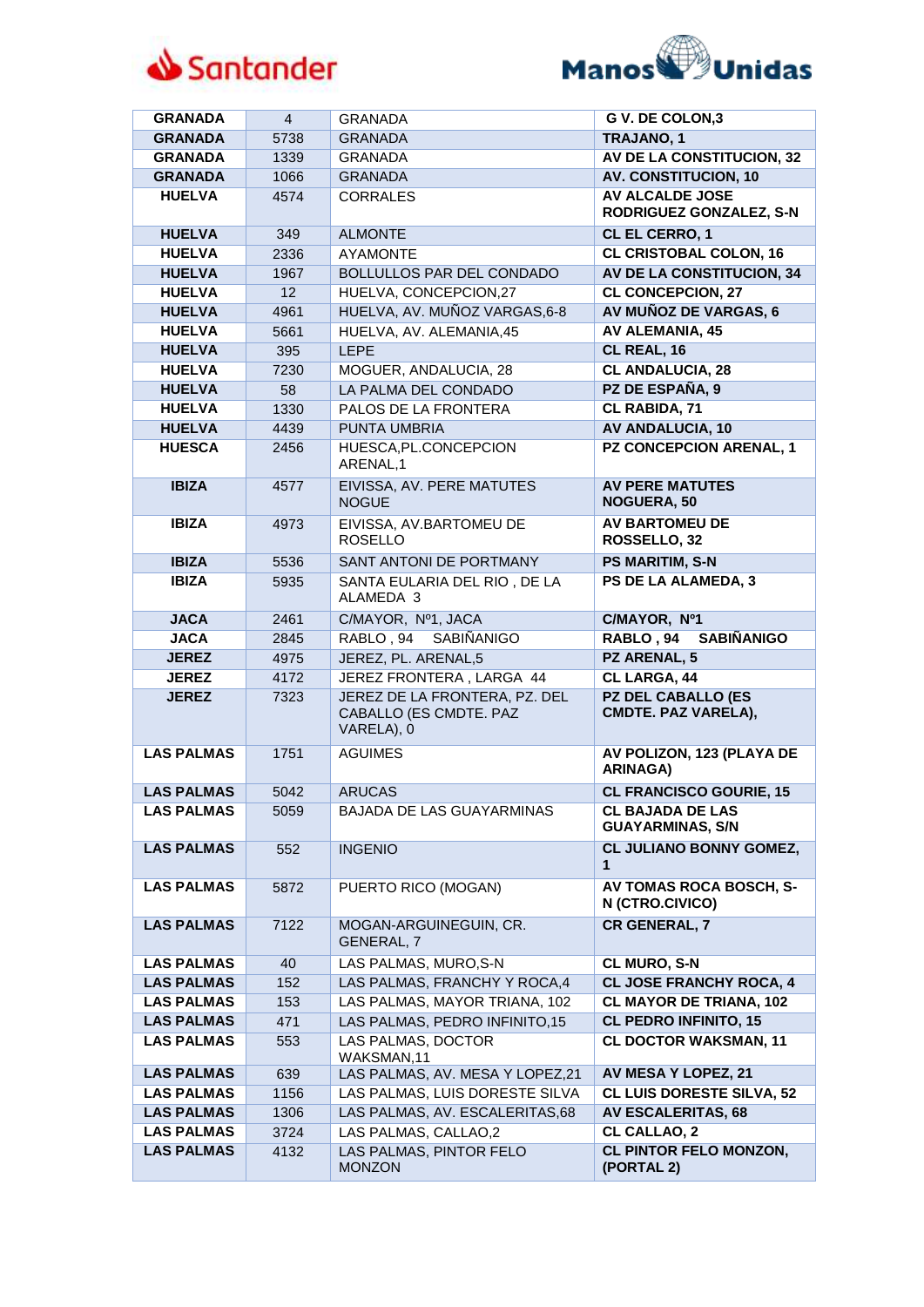



| <b>LAS PALMAS</b> | 4991 | LAS PALMAS, LEON Y CASTILLO, 1                                                    | <b>CL LEON Y CASTILLO, 1</b>                     |
|-------------------|------|-----------------------------------------------------------------------------------|--------------------------------------------------|
| <b>LAS PALMAS</b> | 4992 | LAS PALMAS, JUAN REJON, 5                                                         | <b>CL JUAN REJON, 5</b>                          |
| <b>LAS PALMAS</b> | 2073 | LAS PALMAS DE GRAN CANARIA,<br><b>CESAR MANRIQUE 2</b>                            | <b>AV CESAR MANRIQUE, 2</b>                      |
| <b>LAS PALMAS</b> | 7103 | LAS PALMAS G. CANARIA, AV.<br>PINTOR FELO MONZON, 27                              | AV PINTOR FELO MONZON,<br>27 (L6)                |
| <b>LAS PALMAS</b> | 565  | PLAYA INGLES, MARRUECOS S-N                                                       | <b>CL MARRUECOS, S-N</b>                         |
| <b>LAS PALMAS</b> | 2973 | PLAYA INGLES, AV. ESPAÑA                                                          | <b>AV ESPAÑA, S-N</b><br>(C.C.YUMBO-CENTRUM)     |
| <b>LAS PALMAS</b> | 5735 | PLAYA INGLES, AV. TIRAJANA,27                                                     | <b>AV TIRAJANA, 27</b>                           |
| <b>LAS PALMAS</b> | 5510 | <b>SANTA BRIGIDA</b>                                                              | <b>CL NUEVA, 4</b>                               |
| <b>LAS PALMAS</b> | 1785 | SANTA LUCIA DE TIRAJANA                                                           | <b>AV DE CANARIAS, 448</b>                       |
| <b>LAS PALMAS</b> | 5082 | VECINDARIO, AV. CANARIAS, 222                                                     | <b>AV CANARIAS, 222</b>                          |
| <b>LAS PALMAS</b> | 359  | TELDE, AV. CONSTITUCION,39                                                        | AV DE LA CONSTITUCION, 39                        |
| <b>LAS PALMAS</b> | 3733 | TELDE, GUAYASENT,4                                                                | <b>CL GUAYASENT, 4 (EDIF.</b><br><b>FAMEDII)</b> |
| <b>LAS PALMAS</b> | 323  | <b>TEROR</b>                                                                      | <b>CL REAL DE LA PLAZA, 12</b>                   |
| <b>LAS PALMAS</b> | 429  | <b>VEGA DE SAN MATEO</b>                                                          | <b>AV DE TINAMAR, 32</b>                         |
| <b>LAS PALMAS</b> | 4168 | CORRALEJO (LA OLIVA), AV.<br>NUESTRA SEÑORA DEL CARMEN, 5<br><b>FUERTEVENTURA</b> | AV NUESTRA SEÑORA DEL<br><b>CARMEN, 5</b>        |
| <b>LAS PALMAS</b> | 5878 | MORRO JABLE (PAJARA)<br><b>FUERTEVENTURA</b>                                      | AV JANDIA, S-N                                   |
| <b>LAS PALMAS</b> | 6004 | PAJARA FUERTEVENTURA                                                              | CL L.T.U. 2, CC SOTAVENTO,<br>12 (COSTA CALMA)   |
| <b>LAS PALMAS</b> | 584  | PUERTO DEL ROSARIO, 1 DE MAYO,<br><b>FUERTEVENTURA</b>                            | CL 1º DE MAYO, 31                                |
| <b>LEON</b>       | 3652 | LEON, PL. DEL ESPOLON, S-N                                                        | PZ DEL ESPOLON, S-N                              |
| <b>LEON</b>       | 5000 | LEON, ORDOÑO II,15                                                                | CL ORDOÑO II, 15                                 |
| <b>LEON</b>       | 5001 | LEON, ALCALDE MIGUEL<br>CASTAÑO,42                                                | AV ALCALDE MIGUEL<br>CASTAÑO, 42                 |
| <b>LEON</b>       | 5002 | LEON, AV. QUEVEDO,6                                                               | AV QUEVEDO, 6                                    |
| <b>LEON</b>       | 5003 | LEON, MARIANO ANDRES, 79                                                          | <b>CL MARIANO ANDRES, 79</b>                     |
| <b>LEON</b>       | 5677 | LEON, AV. JOSE MARIA FDEZ,42                                                      | AV JOSE MARIA FERNANDEZ,<br>42 (EL EGIDO)        |
| <b>LEON</b>       | 1421 | LEON, ORDOÑO II, 13                                                               | CL ORDOÑO II, 13                                 |
| <b>LEON</b>       | 7585 | LEON, AV. DE LOS REYES<br>LEONESES, 17                                            | <b>AV DE LOS REYES</b><br><b>LEONESES, 17</b>    |
| <b>LEON</b>       | 5213 | MANSILLA DE LAS MULAS                                                             | PZ DEL POZO, 2                                   |
| <b>LEON</b>       | 7545 | LA ROBLA, RAMON Y CAJAL, 22                                                       | <b>CL RAMON Y CAJAL, 22</b>                      |
| <b>LEON</b>       | 5278 | <b>SAHAGUN</b>                                                                    | AV DE LA CONSTITUCION, 59                        |
| <b>LEON</b>       | 4388 | TROBAJO DEL CAMINO SAN<br><b>ANDRES D</b>                                         | <b>AV PARROCO PABLO DIEZ,</b><br>231             |
| <b>LEON</b>       | 5333 | SANTA MARIA DEL PARAMO                                                            | <b>CL BENITO LEON, 40</b>                        |
| <b>LEON</b>       | 7493 | VALENCIA DE DON JUAN, ISAAC<br><b>GARCIA DE QUIROS, 9</b>                         | <b>CL ISAAC GARCIA DE</b><br>QUIROS, 9           |
| <b>LEON</b>       | 7179 | VILLABLINO, VEGA DEL PALO, 8                                                      | <b>CL VEGA DEL PALO, 8</b>                       |
| <b>LOGROÑO</b>    | 4856 | <b>ALFARO</b>                                                                     | <b>PJ TORIL, 1</b>                               |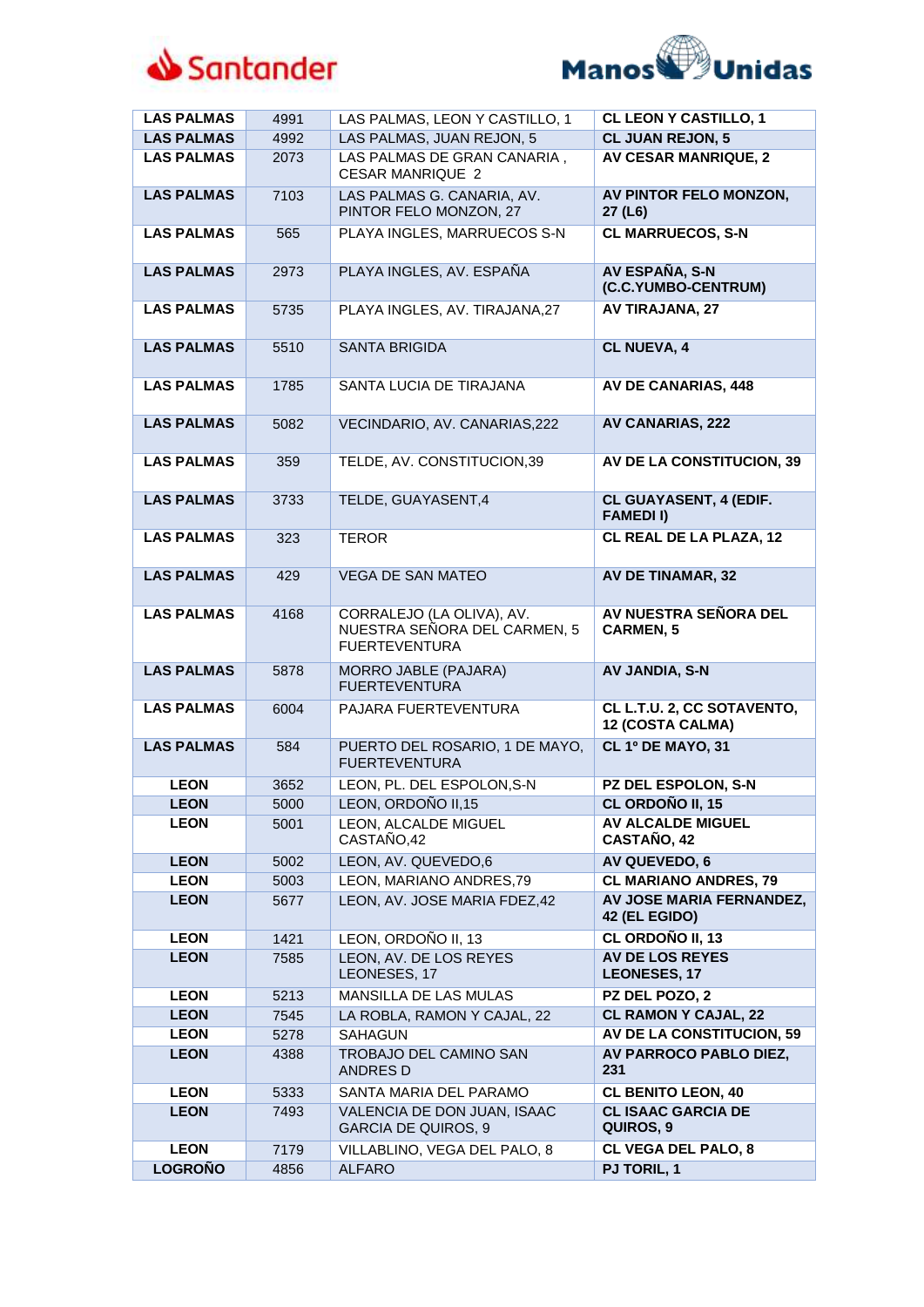



| <b>LOGROÑO</b> | 4623 | <b>ARNEDO</b>                                                   | PS CONSTITUCION, 54                                                               |
|----------------|------|-----------------------------------------------------------------|-----------------------------------------------------------------------------------|
| <b>LOGROÑO</b> | 4881 | <b>CALAHORRA</b>                                                | <b>CL MARTIRES, 12</b>                                                            |
| <b>LOGROÑO</b> | 113  | <b>HARO</b>                                                     | <b>CL ITALIA, 8</b>                                                               |
| <b>LOGRONO</b> | 1750 | LOGROÑO, AV. CLUB DEPORTIVO, 74                                 | <b>AV CLUB DEPORTIVO, 74</b>                                                      |
| <b>LOGROÑO</b> | 5010 | LOGROÑO, BRETON HERREROS, 1                                     | <b>CL BRETON DE LOS</b><br><b>HERREROS, 1</b>                                     |
| <b>LOGROÑO</b> | 5011 | LOGROÑO, MARQUES DE<br>MURRIETA,32                              | <b>CL MARQUES DE MURRIETA,</b><br>32                                              |
| <b>LOGROÑO</b> | 5012 | LOGROÑO, AV. DE LA PAZ,56                                       | AV DE LA PAZ, 56                                                                  |
| <b>LOGROÑO</b> | 5811 | LOGROÑO, GRAL. VARA DEL REY, 48                                 | CL GENERAL VARA DEL REY,<br>48                                                    |
| <b>LOGROÑO</b> | 206  | <b>NAJERA</b>                                                   | PS SAN JULIAN, 8                                                                  |
| <b>LOGROÑO</b> | 1141 | SANTO DOMINGO DE LA CALZADA,<br>AV. DEL REY D. JUAN CARLOS I, 3 | AV DEL REY D. JUAN<br><b>CARLOSI, 3</b>                                           |
| <b>LUGO</b>    | 91   | LUGO, PL. SANTO DOMINGO, 20                                     | PZ DE SANTO DOMINGO, 20                                                           |
| <b>LUGO</b>    | 225  | LUGO, SAN MARCOS 3                                              | <b>CL SAN MARCOS, 3</b>                                                           |
| <b>LUGO</b>    | 7897 | LUGO, AV. DE LA CORUÑA, 173                                     | AV DE LA CORUÑA, 173                                                              |
| <b>MADRID</b>  | 4687 | MADRID, ARTURO SORIA, 187                                       | <b>CL ARTURO SORIA, 187</b>                                                       |
| <b>MADRID</b>  | 4662 | MADRID, CLARA DEL REY,62                                        | <b>CL CLARA DEL REY, 62</b>                                                       |
| <b>MADRID</b>  | 269  | MADRID, LOPEZ DE HOYOS, 126                                     | CL LOPEZ DE HOYOS, 126                                                            |
| <b>MADRID</b>  | 6190 | MADRID, MACHU PICHU,35                                          | <b>CL MACHU PICHU, 35</b>                                                         |
| <b>MADRID</b>  | 2862 | MADRID, PRINCIPE DE<br>VERGARA, 277                             | <b>CL PRINCIPE DE VERGARA,</b><br>277                                             |
| <b>MADRID</b>  | 4698 | MADRID, URUGUAY, 16-18                                          | CL URUGUAY, 16                                                                    |
| <b>MADRID</b>  | 412  | MADRID, AV. DE BRUSELAS, 68                                     | <b>AV DE BRUSELAS, 68</b>                                                         |
| <b>MADRID</b>  | 2694 | MADRID, ALCALA, 306                                             | CL ALCALA, 306                                                                    |
| <b>MADRID</b>  | 6699 | MADRID, DIEGO DE LEON 55                                        | <b>CL DIEGO DE LEON, 55</b>                                                       |
| <b>MADRID</b>  | 6103 | MADRID, PO. CASTELLANA, 24-26                                   | PS DE LA CASTELLANA, 24                                                           |
| <b>MADRID</b>  | 3132 | MADRID, AV. DE DAROCA, 317                                      | <b>AV DE DAROCA, 317</b>                                                          |
| <b>MADRID</b>  | 1108 | MADRID, CRUZ DEL SUR,4                                          | CL CRUZ DEL SUR, 4                                                                |
| <b>MADRID</b>  | 2861 | MADRID, DOCTOR ESQUERDO,126                                     | <b>CL DOCTOR ESQUERDO, 126</b>                                                    |
| <b>MADRID</b>  | 922  | MADRID, AV. ALBUFERA,99                                         | <b>AV ALBUFERA, 99</b>                                                            |
| <b>MADRID</b>  | 1954 | MADRID. AV. DEL ENSACHE, 67                                     | AV DEL ENSANCHE, 67 (C/V<br><b>C/CAÑADA DEL</b><br><b>SANTISIMO.PAU VALLECAS)</b> |
| <b>MADRID</b>  | 4499 | MADRID, LAS ALPUJARRAS, 2A Y 2B                                 | <b>CL LAS ALPUJARRAS, 2-A (Y</b><br>2-B LOC.3-4)                                  |
| <b>MADRID</b>  | 2711 | MADRID, GL. DE EMBAJADORES,3                                    | <b>GL DE EMBAJADORES, 3</b>                                                       |
| <b>MADRID</b>  | 5105 | MADRID, PO. DE LAS DELICIAS, 24                                 | PS DE LAS DELICIAS, 24                                                            |
| <b>MADRID</b>  | 2662 | MADRID PLAZA DE LA CEBADA                                       | PZ DE LA CEBADA, S/N                                                              |
| <b>MADRID</b>  | 4007 | MADRID, DE ABRANTES 54                                          | <b>AV DE ABRANTES, 54</b>                                                         |
| <b>MADRID</b>  | 5156 | MADRID, ANTONIO LOPEZ,46                                        | <b>CL ANTONIO LOPEZ, 46</b>                                                       |
| <b>MADRID</b>  | 3946 | MADRID, GENERAL RICARDOS 178                                    | <b>CL GENERAL RICARDOS, 178</b>                                                   |
| <b>MADRID</b>  | 5139 | MADRID, EXTREMADURA 57                                          | <b>PS EXTREMADURA, 57</b>                                                         |
| <b>MADRID</b>  | 2660 | MADRID, ALCALA, 96                                              | <b>CL ALCALA, 96</b>                                                              |
| <b>MADRID</b>  | 6208 | MADRID, BARQUILLO 49                                            | <b>CL BARQUILLO, 49</b>                                                           |
| <b>MADRID</b>  | 2682 | MADRID, CEA BERMUDEZ,42                                         | <b>CL CEA BERMUDEZ, 42</b>                                                        |
| <b>MADRID</b>  | 128  | MADRID, FUENCARRAL, 79                                          | <b>CL FUENCARRAL, 79</b>                                                          |
| <b>MADRID</b>  | 3107 | MADRID, PO. DE LA FLORIDA,59                                    | PS DE LA FLORIDA, 59                                                              |
| <b>MADRID</b>  | 3153 | MADRID, PL. DE STA. BARBARA,5                                   | PZ DE SANTA BARBARA, 5                                                            |
| <b>MADRID</b>  | 1656 | MADRID, AV. GENERAL PERON, 30                                   | <b>AV GENERAL PERON, 30</b>                                                       |
| <b>MADRID</b>  | 1957 | MADRID. MONFORTE DE LEMOS,<br>193                               | AV MONFORTE DE LEMOS,<br>193                                                      |
| <b>MADRID</b>  | 5132 | MADRID, BRAVO MURILLO,296                                       | <b>CL BRAVO MURILLO, 296</b>                                                      |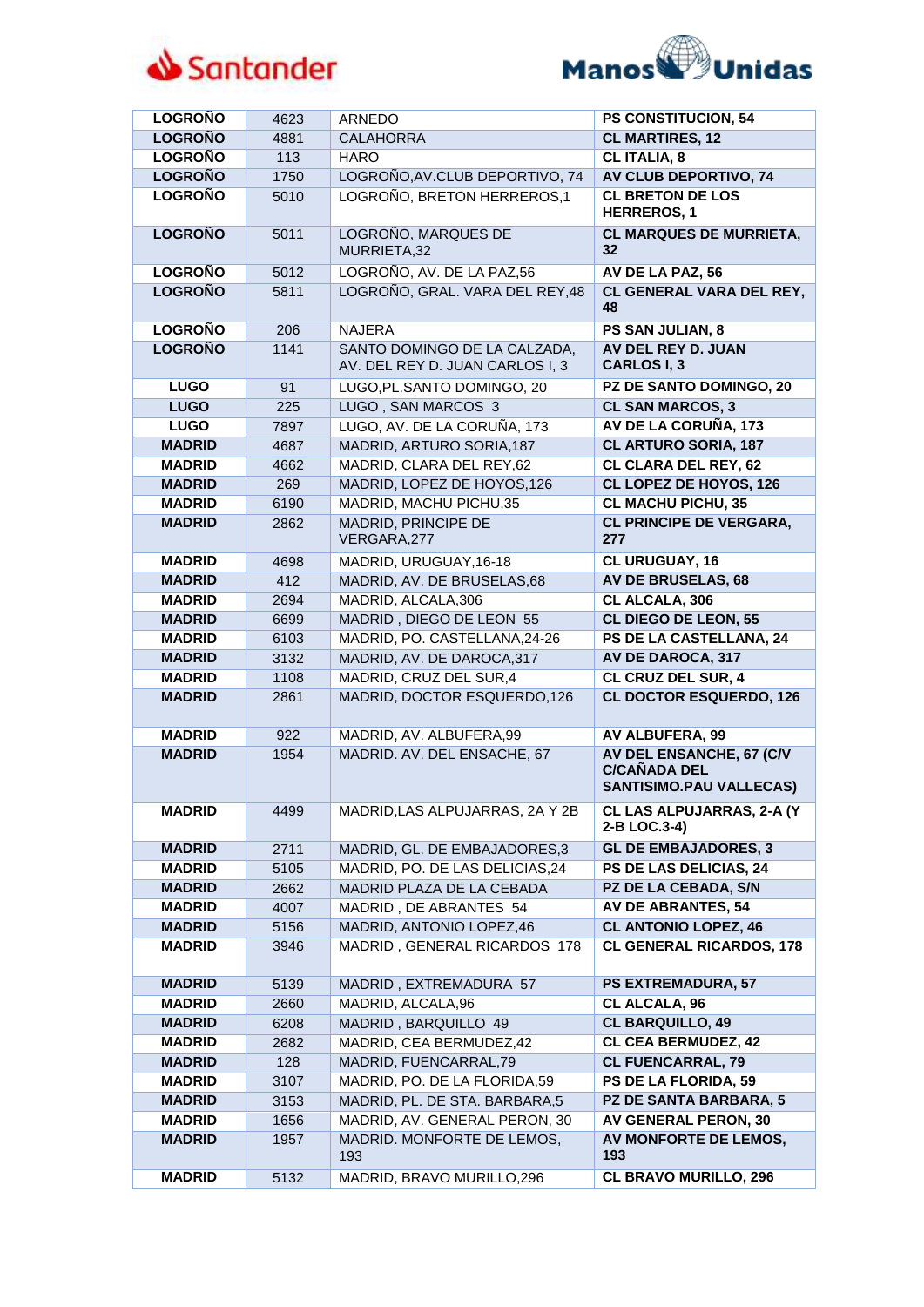



| <b>MADRID</b>        | 5662 | ALCOBENDAS, CONSTITUCION,86               | AV DE LA CONSTITUCION, 86                                             |
|----------------------|------|-------------------------------------------|-----------------------------------------------------------------------|
| <b>MADRID</b>        | 3486 | SAN AGUSTIN DEL GUADALIX, DE<br>MADRID 33 | <b>AV DE MADRID, 33</b>                                               |
| <b>MADRID</b>        | 6168 | S.S. REYES, VALDELAFUENTES, 23            | <b>AV VALDELASFUENTES, 23</b>                                         |
| <b>MADRID</b>        | 3771 | ALCOBENDAS, PO. LA<br>CHOPERA, 178        | PS LA CHOPERA, 178                                                    |
| <b>MADRID</b>        | 3248 | ALCOBENDAS, PL. LA MORALEJA, S-<br>N      | PZ LA MORALEJA, S-N                                                   |
| <b>MADRID</b>        | 6095 | MAJADAHONDA, AV. ESPAÑA, 24-26            | AV ESPAÑA, 24                                                         |
| <b>MADRID</b>        | 1662 | MADRID, AV. EUROPA,27<br>(ARAVACA)        | AV EUROPA, 27 (ARAVACA)                                               |
| <b>MADRID</b>        | 5182 | LAS ROZAS, AV. REAL                       | <b>AV REAL, S/N</b>                                                   |
| <b>MADRID</b>        | 5180 | EL ESCORIAL                               | <b>CL ALFONSO XII, 13</b>                                             |
| <b>MADRID</b>        | 5068 | TRES CANTOS, SECTOR<br><b>LITERATOS</b>   | <b>CL SECTOR LITERATOS, 29</b>                                        |
| <b>MALAGA</b>        | 1740 | MALAGA, L. PASTEUR, 9 - TEATINOS          | <b>CL BOULEVAR LOUIS</b><br>PASTEUR, 9 (LOCAL 3 -<br><b>TEATINOS)</b> |
| <b>MALAGA</b>        | 1769 | MALAGA, COMARES, 2                        | <b>CL COMARES, 2</b>                                                  |
| <b>MALAGA</b>        | 2743 | MALAGA, CUARTELES,35                      | <b>CL CUARTELES, 35</b>                                               |
| <b>MALAGA</b>        | 4345 | MALAGA, PACIFICO, 38                      | <b>CL PACIFICO, 38 (C/V CARRIL</b><br><b>DE LA CHUPA)</b>             |
| <b>MALAGA</b>        | 4394 | MALAGA, AV. PLUTARCO, 16                  | <b>AV PLUTARCO, 16</b>                                                |
| <b>MALAGA</b>        | 4434 | MALAGA JUAN SEBASTIAN ELCANO<br>32        | <b>CL JUAN SEBASTIAN</b><br>ELCANO, 32                                |
| <b>MALAGA</b>        | 4988 | MALAGA, AV. DE VELAZQUEZ,49               | AV DE VELAZQUEZ, 49                                                   |
| <b>MALAGA</b>        | 5200 | MALAGA, ARMENGUAL DE LA<br>MOTA,3         | <b>CL ARMENGUAL DE LA</b><br>MOTA, 3                                  |
| <b>MALAGA</b>        | 5201 | MALAGA, MARTINEZ<br>MALDONADO,44          | <b>CL MARTINEZ MALDONADO,</b><br>44                                   |
| <b>MALAGA</b>        | 5853 | MALAGA, CERVANTES,3                       | <b>CL CERVANTES, 3</b>                                                |
| <b>MALAGA</b>        | 5967 | MALAGA, AV. CARLOS HAYA, 74               | <b>AV CARLOS HAYA, 74</b>                                             |
| <b>MALAGA</b>        | 5968 | MALAGA, AYALA, 59 HUELIN                  | <b>CL AYALA, 59 (HUELIN)</b>                                          |
| <b>MALAGA</b>        | 6007 | MALAGA, VICTORIA, 85-87                   | <b>CL VICTORIA, 85</b>                                                |
| <b>MALAGA</b>        | 6065 | MALAGA, ALONSO CARRILLO, S-N              | <b>CL ALONSO CARRILLO</b><br>ALBORNOZ, S-N                            |
| <b>MALAGA</b>        | 4265 | MALAGA, ALAMEDA PRINCIPAL 12              | <b>CL ALAMEDA PRINCIPAL, 12</b>                                       |
| <b>MALAGA</b>        | 1441 | MALAGA, LOPE DE RUEDA 108                 | CL LOPE DE RUEDA, 108                                                 |
| <b>MALAGA</b>        | 3565 | MALAGA, AV. DE LA AURORA, 55              | <b>AV DE LA AURORA, 55</b>                                            |
| <b>MALAGA</b>        | 1633 | MALAGA, HEROES SOSTOA, E, 196             | CL HEROES SOSTOA, E, 196<br>(TORCALILLO)                              |
| <b>MALAGA</b>        | 7317 | MALAGA, PS. CERRADO DE<br>CALDERON, 18    | PS CERRADO DE CALDERON,<br>18                                         |
| Mondoñedo-<br>Ferrol | 85   | Calle Real 134, Ferrol                    | <b>Calle Real 134, Ferrol</b>                                         |
| Mondoñedo-<br>Ferrol | 4918 | Calle Real 2, Ferrol                      | <b>Calle Real 2, Ferrol</b>                                           |
| Mondoñedo-<br>Ferrol | 5956 | Estrada de Castela 175, Ferrol            | Estrada de Castela 175, Ferrol                                        |
| Mondoñedo-<br>Ferrol | 7684 | Calle Real 96, Ferrol                     | <b>Calle Real 96, Ferrol</b>                                          |
| Mondoñedo-<br>Ferrol | 7712 | Calle 25 de Xullo, 1                      | Calle 25 de Xullo, 1                                                  |
| Mondoñedo-<br>Ferrol | 3650 | Estrada de Castela, 895                   | Estrada de Castela, 895                                               |
| <b>OVIEDO</b>        | 860  | GIJON, FLORENCIO RGUEZ<br>RGUEZ,1         | <b>CL FLORENCIO RODRIGUEZ</b><br><b>RODRIGUEZ, 1</b>                  |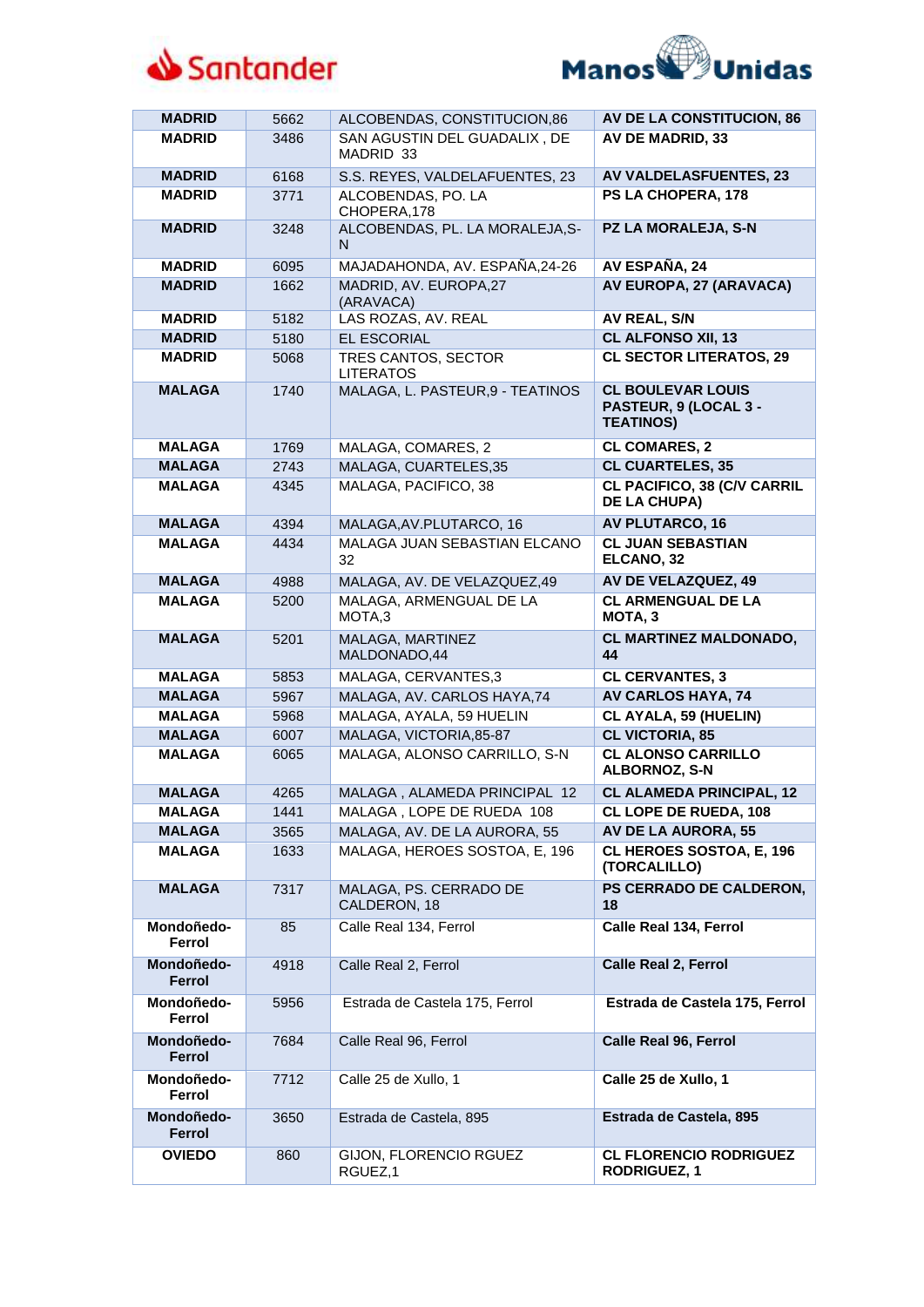



| <b>OVIEDO</b>     | 4930 | GIJON, PL. S. MIGUEL,2                           | <b>PZ SAN MIGUEL, 2</b>                       |
|-------------------|------|--------------------------------------------------|-----------------------------------------------|
| <b>OVIEDO</b>     | 3522 | OVIEDO, ARZOBISPO<br>GUISASOLA,12                | CL ARZOBISPO GUISASOLA,<br>12                 |
| <b>OVIEDO</b>     | 5233 | OVIEDO, URIA,1                                   | CL URIA, 1                                    |
| <b>PALENCIA</b>   | 5785 | AGUILAR CAMPOO, DE ESPAÑA 45                     | PZ DE ESPAÑA, 45                              |
| <b>PALENCIA</b>   | 7559 | HERRERA DE PISUERGA, PZ. DE<br>CALVO SOTELO, S/N | PZ DE CALVO SOTELO, S/N                       |
| <b>PALENCIA</b>   | 5240 | PALENCIA, MAYOR, 19 A                            | CL MAYOR, 19 A                                |
| <b>PALENCIA</b>   | 5241 | PALENCIA, AV. DE VALLADOLID, 17                  | <b>AV DE VALLADOLID, 17</b>                   |
| <b>PALENCIA</b>   | 1270 | PALENCIA, LA CESTILLA, 2                         | <b>CL LA CESTILLA, 2</b>                      |
| <b>PALENCIA</b>   | 5285 | SALDAÑA, CONDE DE GARAY 7                        | <b>CL CONDE DE GARAY, 7</b>                   |
| <b>PAMPLONA</b>   | 744  | ALTSASU-ALSASUA                                  | <b>CL ALZANIA, 1 A</b>                        |
| <b>PAMPLONA</b>   | 2831 | <b>ELIZONDO</b>                                  | <b>CL SANTIAGO, 14</b>                        |
| <b>PAMPLONA</b>   | 7394 | CORELLA, TAJADAS, 28                             | <b>CL TAJADAS, 28</b>                         |
| <b>PAMPLONA</b>   | 2834 | ESTELLA-LIZARRA                                  | <b>PS INMACULADA</b><br><b>CONCEPCION, 24</b> |
| <b>PAMPLONA</b>   | 293  | PAMPLONA, MARCELO<br>CELAYETA,46                 | AV DE MARCELO CELAYETA,<br>46                 |
| <b>PAMPLONA</b>   | 2729 | PAMPLONA, PL. DEL CASTILLO,21                    | PZ DEL CASTILLO, 21                           |
| <b>PAMPLONA</b>   | 5280 | PAMPLONA, PO. SARASATE, 15                       | PS SARASATE, 15                               |
| <b>PAMPLONA</b>   | 7405 | PAMPLONA, AV. CARLOS III, 49                     | <b>AV CARLOS III, 49</b>                      |
| <b>PAMPLONA</b>   | 7417 | PAMPLONA, TR. BAYONA, 2                          | <b>TR BAYONA, 2</b>                           |
| <b>PAMPLONA</b>   | 7445 | PAMPLONA, ESQUIROZ, 22                           | <b>CL ESQUIROZ, 22</b>                        |
| <b>PAMPLONA</b>   | 7466 | PAMPLONA, ERMITAGAÑA, 46                         | <b>CL ERMITAGAÑA, 46</b>                      |
| <b>PAMPLONA</b>   | 2859 | <b>PERALTA</b>                                   | <b>CL IRURZUN, 26</b>                         |
| <b>PAMPLONA</b>   | 7415 | SAN ADRIAN, PZ. VERA MAGALLON,<br>11             | PZ VERA MAGALLON, 11                          |
| <b>PAMPLONA</b>   | 2572 | SANGUESA-ZANGOZA                                 | CL MAYOR, 41                                  |
| <b>PAMPLONA</b>   | 84   | <b>TAFALLA</b>                                   | AV SEVERINO FERNANDEZ,<br>26                  |
| <b>PAMPLONA</b>   | 36   | <b>TUDELA</b>                                    | <b>CL GAZTAMBIDE, 3</b>                       |
| <b>PAMPLONA</b>   | 2878 | <b>VIANA</b>                                     | <b>CL CONDE DE SAN</b><br><b>CRISTOBAL, 4</b> |
| <b>PAMPLONA</b>   | 7400 | VILLAVA, SERAPIO HUICI, 8                        | <b>CL SERAPIO HUICI, 8</b>                    |
| <b>PAMPLONA</b>   | 5347 | BERRIOZAR, DE GUIPUZCOA 24                       | AV DE GUIPUZCOA, 24                           |
| <b>PLASENCIA</b>  | 2427 | DON BENITO, GROIZARD, 4                          | <b>CL GROIZARD, 4</b>                         |
| <b>PLASENCIA</b>  | 223  | JARAIZ DE LA VERA                                | PZ DE SANTA ANA, 50                           |
| <b>PLASENCIA</b>  | 5588 | <b>MIAJADAS</b>                                  | <b>CL FEDERICO GARCIA</b><br>LORCA, 5         |
| <b>PLASENCIA</b>  | 2522 | NAVALMORAL DE LA MATA                            | <b>CL URBANO GONZALEZ</b><br>SERRANO, 41      |
| <b>PLASENCIA</b>  | 59   | <b>PLASENCIA</b>                                 | <b>CL ALFONSO VIII, 5</b>                     |
| <b>PLASENCIA</b>  | 243  | <b>TRUJILLO</b>                                  | <b>CL MARQUES DE ALBAYDA,</b><br>S/N          |
| <b>PONTEVEDRA</b> | 7830 | CALDAS DE REIS, PEDRO MATEO<br>SAGASTA, 32       | <b>CL PEDRO MATEO SAGASTA,</b><br>32          |
| <b>PONTEVEDRA</b> | 7829 | CAMBADOS, PZ. RAMON<br>CABANILLAS, 9             | <b>PZ RAMON CABANILLAS, 9</b>                 |
| <b>PONTEVEDRA</b> | 2545 | PONTEVEDRA, PEREGRINA, 1                         | <b>CL PEREGRINA, 1</b>                        |
| <b>PONTEVEDRA</b> | 4530 | PONTEVEDRA, EDUARDO PONDAL,<br>66                | <b>CL EDUARDO PONDAL, 66</b>                  |
| <b>PONTEVEDRA</b> | 205  | PONTEVEDRA, GUTIERREZ<br>MELLADO 11              | <b>CL GUTIERREZ MELLADO, 11</b>               |
| <b>PONTEVEDRA</b> | 7681 | PONTEVEDRA, GUTIERREZ<br>MELLADO, 15             | <b>CL GUTIERREZ MELLADO, 15</b>               |
| <b>PONTEVEDRA</b> | 7864 | VIGO, GRAN VIA, 82                               | CL GRAN VIA, 82                               |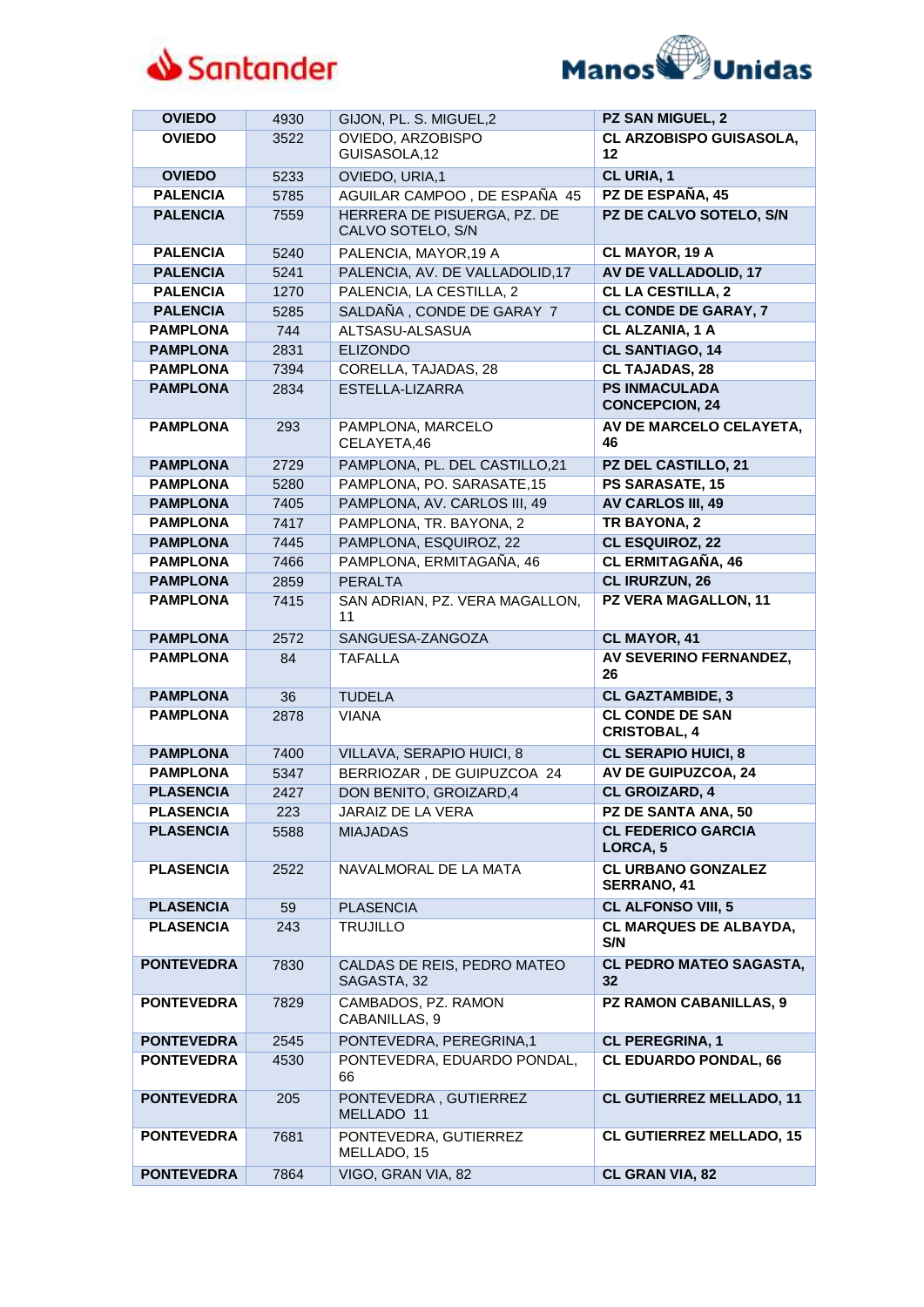



| <b>PONTEVEDRA</b> | 7824 | SANXENXO, AV. DE MADRID, 22                             | <b>AV DE MADRID, 22</b>                                 |
|-------------------|------|---------------------------------------------------------|---------------------------------------------------------|
| <b>PONTEVEDRA</b> | 5368 | <b>VILAGARCIA DE AROUSA</b>                             | PZ GALICIA, 7                                           |
| <b>PONTEVEDRA</b> | 6664 | VILANOVA DE AROUSA, GONZALEZ<br>BESADA 21               | <b>CL GONZALEZ BESADA, 21</b>                           |
| <b>SALAMANCA</b>  | 226  | PEÑARANDA DE BRACAMONTE                                 | PZ DE ESPAÑA, 9                                         |
| <b>SALAMANCA</b>  | 5291 | SALAMANCA, PO. CARMELITAS, 58-<br>62                    | <b>PS CARMELITAS, 58</b>                                |
| <b>SALAMANCA</b>  | 5293 | SALAMANCA, PL. S. ANTONIO,5                             | <b>SALAMANCA, PS. DEL</b><br>ROLLO, 17                  |
| <b>SALAMANCA</b>  | 5558 | SALAMANCA, AV. PORTUGAL, 101-<br>103                    | <b>AV DE PORTUGAL, 101</b>                              |
| <b>SALAMANCA</b>  | 119  | SALAMANCA, TORO 21                                      | CL TORO, 21                                             |
| <b>SALAMANCA</b>  | 7471 | SALAMANCA, PZ. DE LOS BANDOS,<br>10                     | PZ DE LOS BANDOS, 10                                    |
| <b>SALAMANCA</b>  | 4673 | <b>ALBA DE TORMES</b>                                   | <b>CL SANCHEZ LLEVOT, 2 (BIS)</b>                       |
| <b>SALAMANCA</b>  | 5501 | GUIJUELO, FILIBERTO VILLALOBOS<br>59                    | <b>CL FILIBERTO VILLALOBOS,</b><br>59                   |
| <b>SANTIAGO</b>   | 4363 | <b>MILLADOIRO</b>                                       | <b>CL ROSALIA DE CASTRO, 36</b>                         |
| <b>SANTIAGO</b>   | 7763 | BERTAMIRANS-AMES                                        | AV MAHIA, 74                                            |
| <b>SANTIAGO</b>   | 7753 | NEGREIRA, DA CACHURRA, 4                                | <b>CL DA CACHURRA, 4</b>                                |
| <b>SANTIAGO</b>   | 7750 | NOIA, LUIS CADARSO, 2                                   | <b>CL LUIS CADARSO, 2</b>                               |
| <b>SANTIAGO</b>   | 7754 | PADRON, REAL, 1                                         | CL REAL, 1                                              |
| <b>SANTIAGO</b>   | 2584 | SANTIAGO, RUA CALDEIRERIA, 54-56                        | <b>CL RUA CALDEIRERIA, 54</b>                           |
| <b>SANTIAGO</b>   | 252  | SANTIAGO DE COMPOSTELA,<br>HORREO 1                     | <b>CL HORREO, 1</b>                                     |
| <b>SANTIAGO</b>   | 7886 | SANTIAGO DE COMPOSTELA,<br>SENRA, 17                    | CL SENRA, 17                                            |
| <b>SANTIAGO</b>   | 7767 | SANTIAGO DE COMPOSTELA,<br>CONCHEIROS, 7                | <b>CL CONCHEIROS, 7</b>                                 |
| <b>SANTIAGO</b>   | 7758 | SANTIAGO DE COMPOSTELA,<br>REPUBLICA DE EL SALVADOR, 32 | <b>CL RUA SAN PEDRO</b><br>MEZONZO, 3                   |
| <b>SEVILLA</b>    | 4667 | <b>ALCALA DE GUADAIRA</b>                               | <b>CL MAIRENA, 20</b>                                   |
| <b>SEVILLA</b>    | 241  | ALCALA DEL RIO                                          | <b>AV ANDALUCIA, 56</b>                                 |
| <b>SEVILLA</b>    | 7200 | LA ALGABA, HOYO BARRERO, 1                              | <b>CL HOYO BARRERO, 1 (ESQ</b><br><b>CALLE PELIGRO)</b> |
| <b>SEVILLA</b>    | 3502 | ARAHAL                                                  | <b>PZ DE LA CORREDERA, 3</b>                            |
| <b>SEVILLA</b>    | 1742 | <b>BORMUJOS</b>                                         | AV ALJARAFE, 25 (B)                                     |
| <b>SEVILLA</b>    | 7198 | BRENES, MORALES GOMEZ, 25                               | <b>CL MORALES GOMEZ, 25</b>                             |
| <b>SEVILLA</b>    | 330  | LAS CABEZAS DE SAN JUAN                                 | <b>CL PRACTICANTE JOSE</b><br>TOAJAS, 26                |
| <b>SEVILLA</b>    | 452  | <b>CAMAS</b>                                            | <b>CL ALCALDE MANUEL</b><br>MARIN, 1                    |
| <b>SEVILLA</b>    | 7201 | CAMPANA, LORA, 28                                       | CL LORA, 28                                             |
| <b>SEVILLA</b>    | 2404 | <b>CARMONA</b>                                          | <b>PS DEL ESTATUTO, 55</b>                              |
| <b>SEVILLA</b>    | 286  | CORIA DEL RIO                                           | <b>CL CERVANTES, 93</b>                                 |
| <b>SEVILLA</b>    | 1749 | DOS HERMANAS, PL.DE PARMA, 8                            | PZ DE PARMA, 8<br>(MONTEQUINTO)                         |
| <b>SEVILLA</b>    | 4643 | DOS HERMANAS, STA M.<br><b>MAGDALENA</b>                | <b>CL SANTA MARIA</b><br><b>MAGDALENA, 22</b>           |
| <b>SEVILLA</b>    | 3705 | DOS HERMANAS, CANONIGO, 106                             | <b>CL CANONIGO, 106</b>                                 |
| <b>SEVILLA</b>    | 74   | ECIJA, PL. ESPAÑA, 25                                   | PZ DE ESPAÑA, 25 A                                      |
| <b>SEVILLA</b>    | 1690 | ESTEPA, MESONES 41                                      | <b>CL MESONES, 41</b>                                   |
| <b>SEVILLA</b>    | 1702 | LEBRIJA, DE ESPAÑA 15                                   | PZ DE ESPAÑA, 15                                        |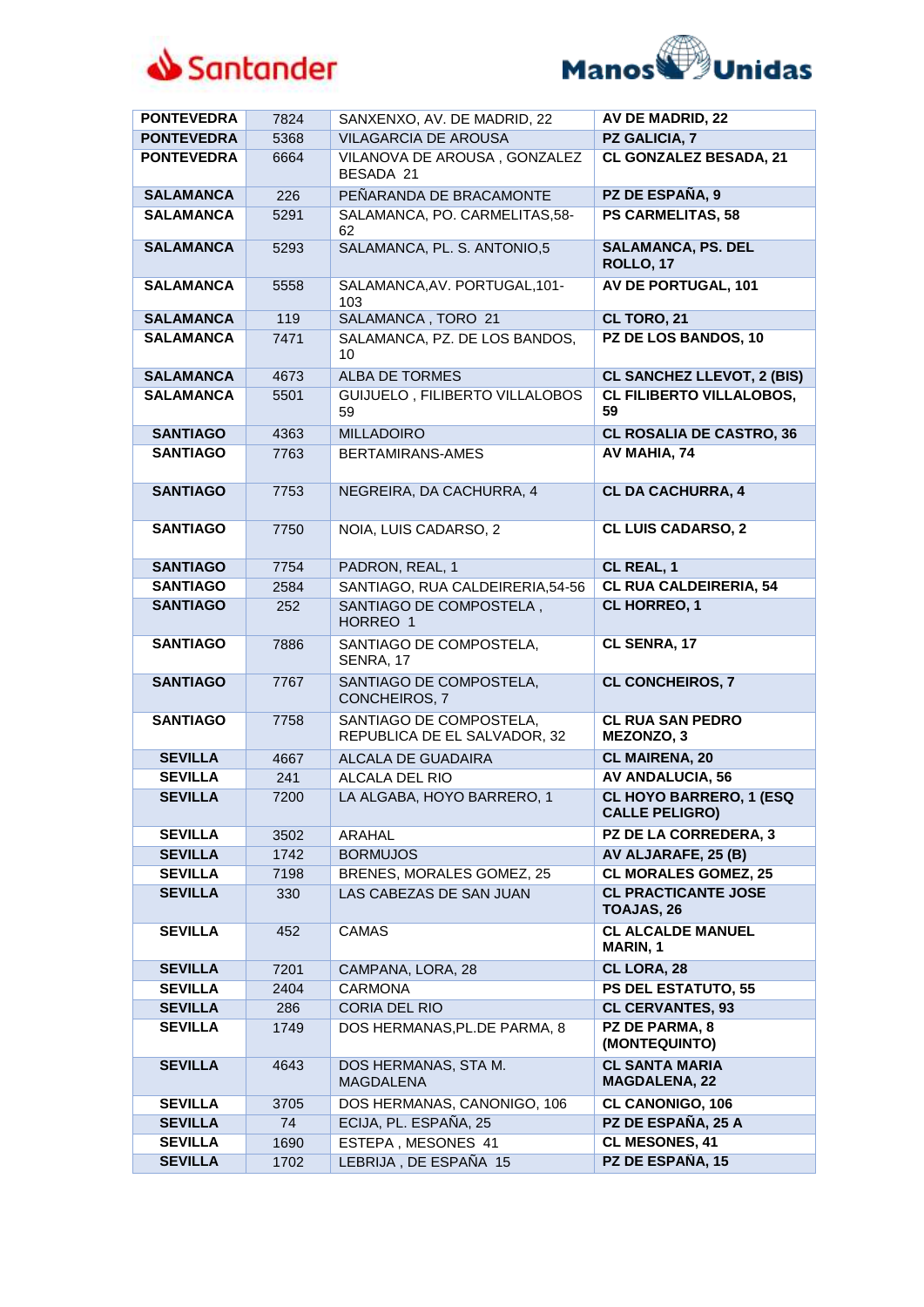



| <b>SEVILLA</b> | 109  | LORA DEL RIO                                     | <b>CL JOSE MONTOTO Y</b><br><b>GONZALEZ HOYUELA, 36</b>                        |
|----------------|------|--------------------------------------------------|--------------------------------------------------------------------------------|
| <b>SEVILLA</b> | 1294 | <b>MAIRENA DEL ALCOR</b>                         | <b>CL CERVANTES, 56</b>                                                        |
| <b>SEVILLA</b> | 1933 | MAIRENA DEL ALJARAFE,<br><b>DESCUBRIMIENTO 4</b> | <b>AV DESCUBRIMIENTO, 4</b>                                                    |
| <b>SEVILLA</b> | 620  | <b>MARCHENA</b>                                  | <b>CL SAN SEBASTIAN, 12</b>                                                    |
| <b>SEVILLA</b> | 1694 | MORON FRONTERA, DEL<br>AYUNTAMIENTO 3            | <b>PZ DEL AYUNTAMIENTO, 3</b>                                                  |
| <b>SEVILLA</b> | 5367 | <b>OSUNA</b>                                     | <b>CL CARRERA, 18</b>                                                          |
| <b>SEVILLA</b> | 7202 | LOS PALACIOS Y VILLAFRANCA                       | PZ DE ESPAÑA, 34                                                               |
| <b>SEVILLA</b> | 7372 | PILAS, APOSTOL SANTIAGO, 14                      | <b>CL APOSTOL SANTIAGO, 14</b>                                                 |
| <b>SEVILLA</b> | 7279 | LA PUEBLA DE CAZALLA, PZ. DEL<br>CABILDO, 3      | <b>PZ DEL CABILDO, 3</b>                                                       |
| <b>SEVILLA</b> | 4985 | <b>RINCONADA</b>                                 | CL SAN JOSE, 67                                                                |
| <b>SEVILLA</b> | 5327 | SAN JUAN DE AZNALFARACHE                         | <b>AV DE PALOMARES, 2</b>                                                      |
| <b>SEVILLA</b> | 4537 | SANLUCAR LA MAYOR                                | CL REAL, 2                                                                     |
| <b>SEVILLA</b> | 180  | SEVILLA, FERIA, 63-65                            | CL FERIA, 63                                                                   |
| <b>SEVILLA</b> | 573  | SEVILLA, AV. KANSAS CITY, 44                     | AV KANSAS CITY, 44                                                             |
| <b>SEVILLA</b> | 606  | SEVILLA, MARIA AUXILIADORA,20                    | AV MARIA AUXILIADORA, 20                                                       |
| <b>SEVILLA</b> | 919  | SEVILLA, AV. REINA MERCEDES, 19                  | <b>AV REINA MERCEDES, 19</b>                                                   |
| <b>SEVILLA</b> | 1173 | SEVILLA, RAMON Y CAJAL, 13                       | <b>CL RAMON Y CAJAL, 13</b>                                                    |
| <b>SEVILLA</b> | 1247 | SEVILLA, DOCTOR MARAÑON, S-N                     | <b>CL DOCTOR MARAÑON, S-N</b>                                                  |
| <b>SEVILLA</b> | 1256 | SEVILLA, REPUBLICA<br>ARGENTINA,19               | AV REPUBLICA ARGENTINA,<br>19                                                  |
| <b>SEVILLA</b> | 1341 | SEVILLA, BAMI,2                                  | <b>CL BAMI, 2</b>                                                              |
| <b>SEVILLA</b> | 1342 | SEVILLA, GUADALAJARA,88                          | <b>CL GUADALAJARA, 88</b><br>(BELLAVISTA)                                      |
| <b>SEVILLA</b> | 1474 | SEVILLA, CORT. LAS CASILLAS, S-N                 | <b>AV CORTIJO DE LAS</b><br><b>CASILLAS, S-N</b>                               |
| <b>SEVILLA</b> | 2588 | SEVILLA, AV. CONSTITUCION,3                      | AV DE LA CONSTITUCION, 3                                                       |
| <b>SEVILLA</b> | 2592 | SEVILLA, MENENDEZ PELAYO, 7-9                    | <b>CL MENENDEZ PELAYO, 7-9</b>                                                 |
| <b>SEVILLA</b> | 2695 | SEVILLA, ASUNCION, 24                            | <b>CL ASUNCION, 24</b>                                                         |
| <b>SEVILLA</b> | 3224 | SEVILLA, PUERTO DEL ESCUDO, 8                    | <b>CL PUERTO DEL ESCUDO, 8</b>                                                 |
| <b>SEVILLA</b> | 3858 | SEVILLA, AV. S. FCO. JAVIER,4                    | AV SAN FRANCISCO JAVIER,<br>4                                                  |
| <b>SEVILLA</b> | 5384 | SEVILLA, SOR FCA. DOROTEA, S-N                   | <b>CL SOR FRANCISCA</b><br><b>DOROTEA, S-N</b>                                 |
| <b>SEVILLA</b> | 5420 | SEVILLA, TETUAN, 10                              | <b>CL TETUAN, 10</b>                                                           |
| <b>SEVILLA</b> | 5421 | SEVILLA, SAN JACINTO,1                           | <b>CL SAN JACINTO, 1</b>                                                       |
| <b>SEVILLA</b> | 5423 | SEVILLA, IMAGEN, 6                               | <b>CL IMAGEN, 6</b>                                                            |
| <b>SEVILLA</b> | 5427 | SEVILLA, VIRGEN DE LUJAN, 45                     | <b>CL VIRGEN DE LUJAN, 45</b>                                                  |
| <b>SEVILLA</b> | 5428 | SEVILLA, GRAN PLAZA, 12                          | <b>CL GRAN PLAZA, 12</b><br>(NERVION)                                          |
| <b>SEVILLA</b> | 5739 | SEVILLA, MARQUES DE<br>PARADAS.26                | <b>CL MARQUES DE PARADAS,</b><br>26                                            |
| <b>SEVILLA</b> | 5743 | SEVILLA, LUIS MONTOTO,65                         | <b>CL LUIS MONTOTO, 65</b>                                                     |
| <b>SEVILLA</b> | 5854 | SEVILLA, AV. FELIPE II,5                         | AV FELIPE II, 5                                                                |
| <b>SEVILLA</b> | 5907 | SEVILLA, PL. PUERTA DE JEREZ,1                   | PZ PUERTA DE JEREZ, 1                                                          |
| <b>SEVILLA</b> | 5937 | SEVILLA, AV. DEL DEPORTE                         | AV DEL DEPORTE (EDIF.<br><b>MALAGA BLOQUE,1), S-N</b><br>(EDIF. MALAGA 1 BAJO) |
| <b>SEVILLA</b> | 6175 | SEVILLA, SAN JACINTO, 80-88                      | <b>CL SAN JACINTO, 80</b>                                                      |
| <b>SEVILLA</b> | 6192 | SEVILLA, AV. ENRAMADILLA,1                       | AV DE LA ENRAMADILLA, 1                                                        |
| <b>SEVILLA</b> | 4616 | SEVILLA, RAMON CARANDE 12                        | <b>CL RAMON CARANDE, 12</b>                                                    |
| <b>SEVILLA</b> | 4739 | SEVILLA, CAMPANA 4                               | <b>CL CAMPANA, 4</b>                                                           |
| <b>SEVILLA</b> | 7348 | SEVILLA, ENRAMADILLA, 7                          | <b>CL ENRAMADILLA, 7</b>                                                       |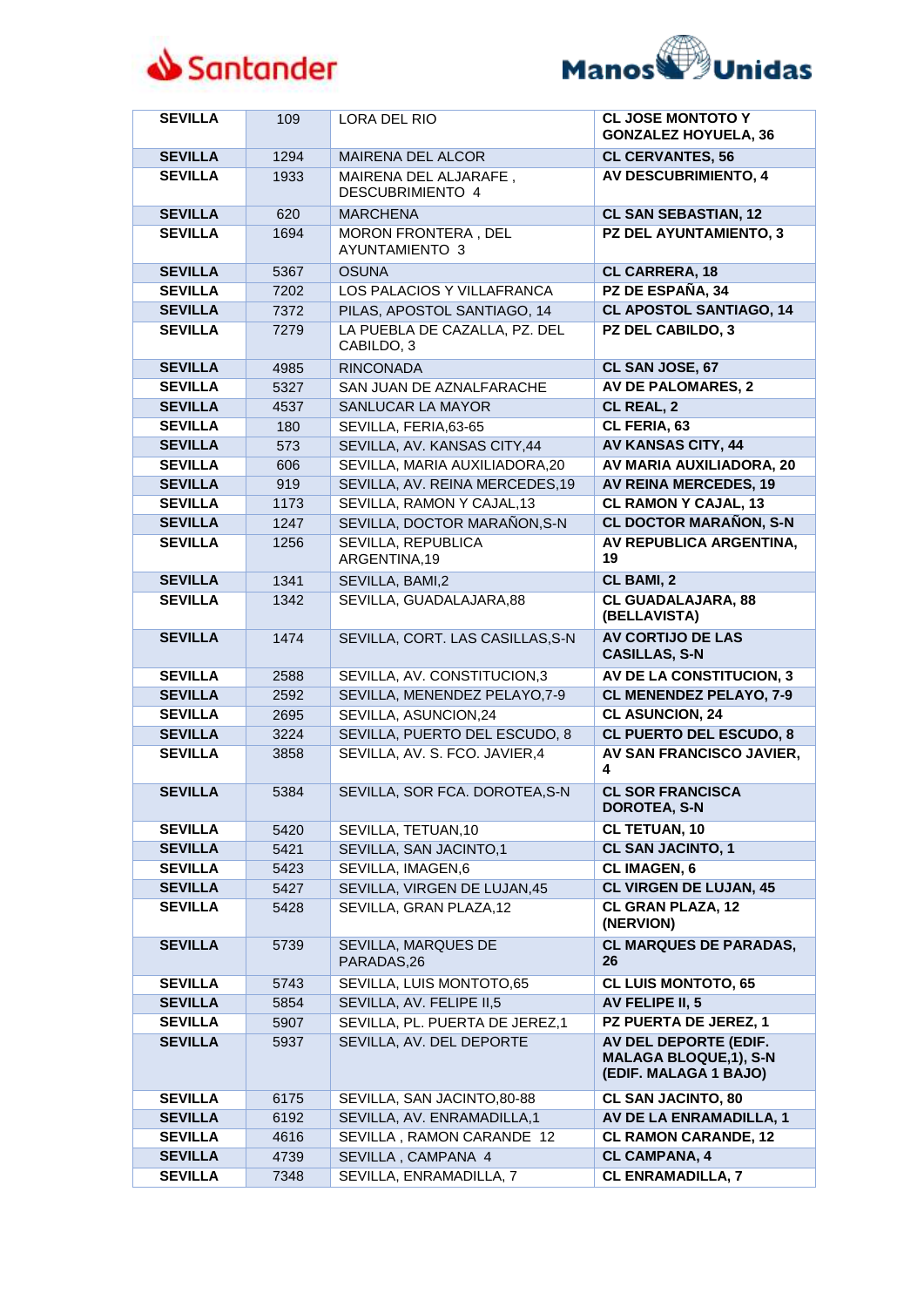



| <b>SEVILLA</b>   | 7296 | SEVILLA, REYES CATOLICOS, 10                            | <b>CL REYES CATOLICOS, 10</b>                        |
|------------------|------|---------------------------------------------------------|------------------------------------------------------|
| <b>SEVILLA</b>   | 7191 | SEVILLA, PZ. DE SAN AGUSTIN, 16                         | PZ DE SAN AGUSTIN, 16                                |
| <b>SEVILLA</b>   | 7346 | SEVILLA, PG. IND LA CHAPARRILLA,                        | PG IND LA CHAPARRILLA,<br>(PARCELA 6 NAVE 2)         |
| <b>SEVILLA</b>   | 7189 | SEVILLA, ASTRONOMIA, 1                                  | <b>CL ASTRONOMIA, 1 (TORRE</b><br>1)                 |
| <b>SEVILLA</b>   | 7347 | SEVILLA, AV. A.LUIS URUÑUELA<br>EDIF.RENTA-SEVILLA, S/N | <b>AV A.LUIS URUÑUELA</b><br>EDIF.RENTA-SEVILLA, S/N |
| <b>SEVILLA</b>   | 7294 | SEVILLA, AV. JOSÉ MARÍA<br>JAVIERRE, 2                  | AV JOSE MARIA JAVIERRE, 2                            |
| <b>SEVILLA</b>   | 7371 | TOMARES, AV. ANIBAL GONZALEZ,<br>S/N                    | AV ANÍBAL GONZALEZ S/N,<br>(EDIFICIO CENTRIS)        |
| <b>SEVILLA</b>   | 2619 | UTRERA, PL.DEL ALTOZANO,27                              | PZ DEL ALTOZANO, 27                                  |
| <b>SEVILLA</b>   | 299  | EL VISO DEL ALCOR                                       | CL REAL, 45                                          |
| <b>SORIA</b>     | 7480 | <b>SORIA</b>                                            | <b>Calle Alfonso VIII,12.</b>                        |
| <b>SORIA</b>     | 24   | <b>SORIA</b>                                            | El Collado, 56 Código                                |
| <b>SORIA</b>     | 7561 | Ágreda                                                  | C/ Grupo de Viviendas del<br>Keiles, 5               |
| <b>SORIA</b>     | 5085 | San Leonardo de Yagüe                                   | C/San Pedro,2                                        |
| <b>SORIA</b>     | 4822 | Almazán                                                 | C/ General Martínez, 6                               |
| <b>SORIA</b>     | 2810 | El Burgo de Osma                                        | C/ Mayor, 16                                         |
| <b>SORIA</b>     | 348  | San Esteban de Gormaz                                   | Avda. de Valladolid, 82                              |
| <b>SORIA</b>     | 5071 | Ólvega                                                  | La Solana, 4                                         |
| <b>SORIA</b>     | 4644 | Berlanga de Duero                                       | C/ Urbano Martínez, 11                               |
| <b>TARRAGONA</b> | 2633 | <b>EL VENDRELL</b>                                      | <b>CL DOCTOR ROBERT, 20</b>                          |
| <b>TARRAGONA</b> | 1574 | <b>CAMBRILS</b>                                         | <b>CL DE LES DRASSANES, 4</b>                        |
| <b>TARRAGONA</b> | 3038 | <b>SALOU</b>                                            | <b>AV DE BARCELONA, 63</b>                           |
| <b>TARRAGONA</b> | 1588 | <b>VALLS</b>                                            | PZ FONT DE LA MANXA, 13                              |
| <b>TARRAGONA</b> | 3056 | REUS, AV. SANT JORDI, 1-3                               | AV SANT JORDI, 1-3                                   |
| <b>TARRAGONA</b> | 188  | REUS, PL. DE PRIM, S-N Y S. JUAN                        | PZ DE PRIM, S-N (Y SAN<br><b>JUAN, 2)</b>            |
| <b>TARRAGONA</b> | 1064 | REUS, PO. DE PRIM, 19                                   | PS DE PRIM, 19                                       |
| <b>TARRAGONA</b> | 5350 | TARRAGONA, AV. RAMON I<br>CAJAL,38                      | <b>AV RAMON I CAJAL, 38</b>                          |
| <b>TARRAGONA</b> | 2495 | TARRAGONA, RB. NOVA, 38                                 | RB NOVA, 38                                          |
| <b>TARRAGONA</b> | 2601 | TARRAGONA, RBLA. NOVA,33                                | RB NOVA, 33                                          |
| <b>TERRASSA</b>  | 3808 | LES FRANQUESES DEL VALLES                               | CR DE RIBES, 140                                     |
| <b>TERRASSA</b>  | 5074 | LA GARRIGA                                              | <b>CL BANYS, 43</b>                                  |
| <b>TERRASSA</b>  | 4946 | GRANOLLERS, PL. PERPINYA,23-25                          | <b>PZ PERPINYA, 23</b>                               |
| <b>TERRASSA</b>  | 4174 | GRANOLLERS, FRANCESC MACIA<br>160                       | <b>AV FRANCESC MACIA, 160</b>                        |
| <b>TERRASSA</b>  | 3407 | LA LLAGOSTA                                             | AV ONCE DE SEPTIEMBRE,<br>56                         |
| <b>TERRASSA</b>  | 5226 | MOLLET DEL VALLES                                       | <b>CL RAMON BERENGUER III,</b><br>50                 |
| <b>TERRASSA</b>  | 4269 | MONTMELO, POMPEU FABRA 1                                | <b>AV POMPEU FABRA, 1</b>                            |
| <b>TERRASSA</b>  | 3408 | MONTORNES DEL VALLES                                    | <b>AV VIRGEN DE</b><br><b>MONTSERRAT, 1</b>          |
| <b>TERRASSA</b>  | 3259 | PALAU-SOLITA I PLEGAMANS                                | AV CATALUNYA, 197                                    |
| <b>TERRASSA</b>  | 3860 | PARETS DEL VALLES                                       | AV CATALUÑA, 91                                      |
| <b>TERRASSA</b>  | 2558 | SABADELL, RAMBLA, 95                                    | <b>CL RAMBLA, 95</b>                                 |
| <b>TERRASSA</b>  | 3444 | SABADELL, AV. MATADEPERA, 63                            | AV MATADEPERA, 63                                    |
| <b>TERRASSA</b>  | 5275 | SABADELL, PO. PLACA MAJOR,32                            | PS PLAÇA MAJOR, 32                                   |
| <b>TERRASSA</b>  | 3841 | SANTA PERPETUA DE MOGODA                                | CL RAMBLA, 25                                        |
| <b>TERRASSA</b>  | 4876 | CERDANYOLA DEL VALLES                                   | <b>AV PRIMAVERA, 1</b>                               |
| <b>TERRASSA</b>  | 586  | RUBI, PL. DE CATALUNYA,7                                | PZ DE CATALUNYA, 7                                   |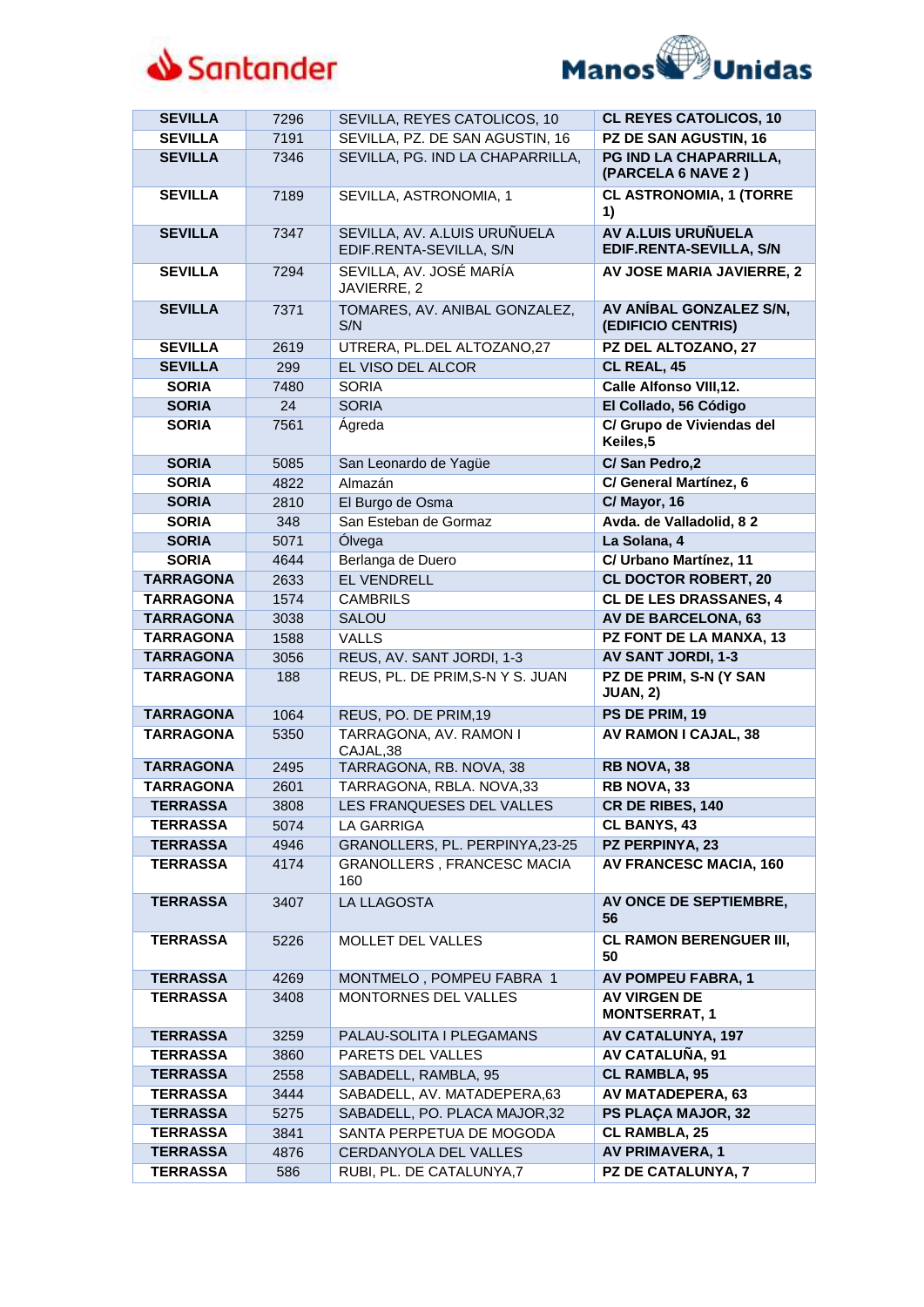



| <b>TERRASSA</b>   | 528  | SANT CUGAT FRANCESC<br>MORAGAS, 12-                     | <b>CL FRANCESC MORAGAS, 12</b>                  |
|-------------------|------|---------------------------------------------------------|-------------------------------------------------|
| <b>TERRASSA</b>   | 4403 | <b>SANT CUGAT DEL</b><br>VALLES, AV. FRANC.             | <b>AV FRANCESC MACIA, 52</b>                    |
| <b>TERRASSA</b>   | 2186 | SANT QUIRZE DEL VALLES, PAISOS<br>CATALANS <sub>5</sub> | <b>CL PAISOS CATALANS, 5</b>                    |
| <b>TERRASSA</b>   | 4979 | TERRASSA, AV. BARCELONA, 139                            | <b>AV BARCELONA, 139</b>                        |
| <b>TERRASSA</b>   | 5015 | TERRASSA, AV. JAUME 1,325                               | AV JAUME I, 325                                 |
| <b>TERRASSA</b>   | 6005 | TERRASSA, JOSEP<br>TARRADELLAS,32                       | <b>AV JOSEP TARRADELLAS, 32</b>                 |
| <b>TERRASSA</b>   | 15   | TERRASSA, MAYOR 17                                      | CL MAYOR, 17                                    |
| <b>TERRASSA</b>   | 2395 | <b>CALDES DE MONTBUI</b>                                | AV PI I MARGALL, 57                             |
| <b>TERRASSA</b>   | 2160 | CARDEDEU, DR. KLEIN, 162                                | CL DR. KLEIN, 162                               |
| <b>TERRASSA</b>   | 898  | <b>CASTELLAR DEL VALLES</b>                             | <b>CL SALA BOADELLA, 15</b>                     |
| <b>TERRASSA</b>   | 647  | GRANOLLERS, PZ. MALUQUER I<br>SALVADOR, 19              | PZ MALUQUER I SALVADOR,<br>19                   |
| <b>TERRASSA</b>   | 5296 | MONTCADA I REIXAC                                       | CL MAYOR, 23                                    |
| <b>TERRASSA</b>   | 649  | <b>RIPOLLET</b>                                         | <b>RB SANT JORDI, 72</b>                        |
| <b>TERRASSA</b>   | 2984 | RUBI, AV. BARCELONA, 34                                 | <b>AV BARCELONA, 34</b>                         |
| <b>TERRASSA</b>   | 5418 | BARBERA DEL VALLES, RD. DE<br>$L$ EST, 85               | RD DE L'EST, 85                                 |
| <b>VALENCIA</b>   | 8    | VALENCIA, BARCAS, 8                                     | <b>CL BARCAS, 8</b>                             |
| <b>VALENCIA</b>   | 172  | VALENCIA, FDO EL CATOLICO, 25                           | <b>GV FERNANDO EL</b><br><b>CATOLICO, 25</b>    |
| <b>VALENCIA</b>   | 265  | VALENCIA, MARQUES DEL TURIA, 45                         | <b>GV MARQUES DEL TURIA, 45</b>                 |
| <b>VALENCIA</b>   | 363  | VALENCIA, JESUS,99-101                                  | CL JESUS, 99                                    |
| <b>VALENCIA</b>   | 621  | <b>VALENCIA, BOTANICO CAVANILLES</b>                    | <b>CL BOTANICO CAVANILLES,</b><br>22            |
| <b>VALENCIA</b>   | 1419 | VALENCIA, AV. MALVARROSA, 19-21                         | <b>AV MALVARROSA, 19</b>                        |
| <b>VALENCIA</b>   | 1732 | VALENCIA, AV. DE FRANCIA, S-N                           | AV DE FRANCIA, S-N                              |
| <b>VALENCIA</b>   | 2626 | VALENCIA, SAN VICENTE, 83                               | <b>CL SAN VICENTE, 83</b>                       |
| <b>VALENCIA</b>   | 2872 | VALENCIA, PL. PORTA DE LA MAR,5                         | PZ PORTA DE LA MAR, 5                           |
| <b>VALENCIA</b>   | 4316 | VALENCIA, DE LA PLATA 71                                | AV DE LA PLATA, 71                              |
| <b>VALENCIA</b>   | 5444 | VALENCIA, ANTIC REGNE VAL.,51                           | <b>AV ANTIC REGNE DE</b><br><b>VALENCIA, 51</b> |
| <b>VALENCIA</b>   | 5446 | VALENCIA, AV. PUERTO, 131                               | AV PUERTO, 131                                  |
| <b>VALENCIA</b>   | 5447 | VALENCIA, AV. PEREZ GALDOS,2                            | AV PEREZ GALDOS, 2                              |
| <b>VALENCIA</b>   | 5449 | VALENCIA, AV. CONSTITUCION, 138                         | <b>AV CONSTITUCION, 138</b>                     |
| <b>VALENCIA</b>   | 5456 | VALENCIA, AV. CID, 14                                   | AV CID, 14                                      |
| <b>VALENCIA</b>   | 5457 | VALENCIA, ARTES GRAFICAS, 12                            | <b>CL ARTES GRAFICAS, 12</b>                    |
| <b>VALENCIA</b>   | 5799 | VALENCIA, GASPAR DE AGUILAR, 63                         | AV GASPAR DE AGUILAR, 63                        |
| <b>VALENCIA</b>   | 5902 | VALENCIA, AVENIDA DEL OESTE, 18                         | AV DEL OESTE, 18                                |
| <b>VALENCIA</b>   | 3105 | VALENCIA, REINA 73                                      | CL REINA, 73                                    |
| <b>VALENCIA</b>   | 1025 | VALENCIA, AV. BURJASOT, 103                             | <b>AV BURJASOT, 103</b>                         |
| <b>VALLADOLID</b> | 7488 | <b>PEÑAFIEL</b>                                         | PEÑAFIEL, PZ. ESPAÑA, 22                        |
| <b>VALLADOLID</b> | 334  | <b>VALLADOLID</b>                                       | <b>VALLADOLID, MANTERIA,4</b>                   |
| <b>VALLADOLID</b> | 1286 | VALLADOLID                                              | <b>VALLADOLID, HUELGAS,1</b>                    |
| <b>VALLADOLID</b> | 4392 | VALLADOLID                                              | VALLADOLID, Pº ZORRILLA,<br>346-B               |
| <b>VALLADOLID</b> | 5356 | VALLADOLID                                              | <b>VALLADOLID, AV.</b><br>SEGOVIA,18            |
| <b>VALLADOLID</b> | 5450 | VALLADOLID                                              | <b>VALLADOLID, PL. MAYOR,2</b>                  |
| <b>VALLADOLID</b> | 5451 | <b>VALLADOLID</b>                                       | <b>VALLADOLID, AV. BURGOS,3</b>                 |
| <b>VALLADOLID</b> | 5452 | <b>VALLADOLID</b>                                       | <b>VALLADOLID, PTE</b><br>COLGANTE, 26-28       |